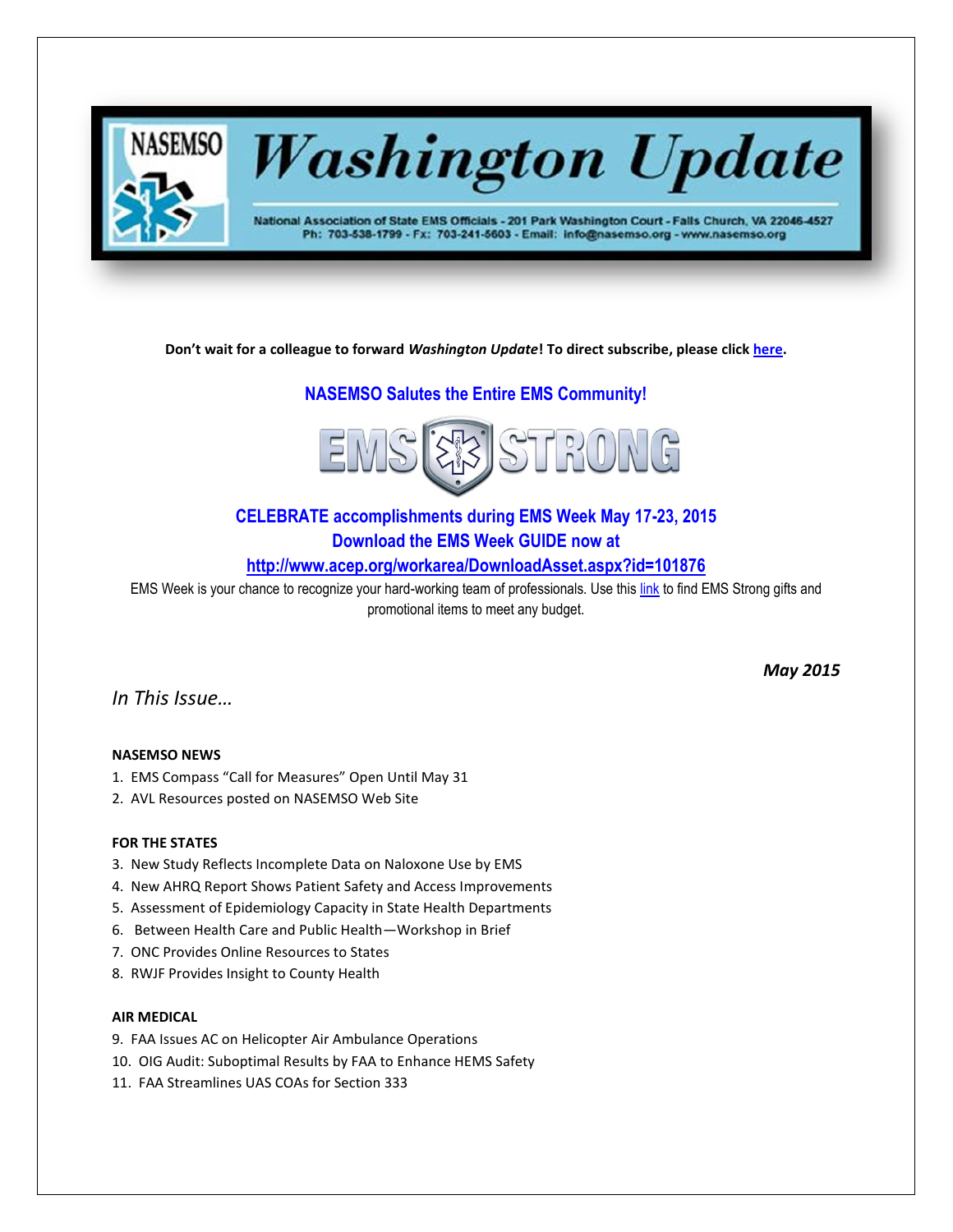#### **COMMUNICATIONS**

12. NCSL 911 Legislation Database Now Available

#### **COMMUNITY PARAMEDICINE**

13. IOM Workshop Addresses Health Professional Education to Improve Community Health

#### **DOMESTIC PREPAREDNESS**

14. IOM to Support Decision Making on SNS

- 15. National Planning Framework Update and Comment Period Anticipated
- 16. WHO Builds Roster for Foreign Medical Response Teams
- 17. CDC and ORAU to Host Legal Aspects of Medical Surge Webinar
- 18. MUST READ: Preparedness: Moving Beyond the Stockpiling of Stuff
- 19. GAO Outlines Approaches to Budgeting for Disasters in Selected States
- 20. Help USDA Promote Safety for New Bird Flu
- 21. MRC Core Competencies for Disaster Medicine and Public Health
- 22. IOM Report: Healthy, Resilient, and Sustainable Communities After Disasters
- 23. FDA Approves Treatment for Inhalation Anthrax
- 24. AAR Available on 2013 Boston Marathon Bombings
- 25. Congressmen Urge Colleagues to Pass the First Responder Anthrax Preparedness Act

#### **HITS**

- 26. TTI Produces On-Board Device Distraction Paper
- 27. Request for Proposals: The Connected Responder

# **MEDICAL DIRECTION**

28. FDA Approves Corlanor to Treat Heart Failure

### **PEDIATRIC EMERGENCY CARE**

- 29. EMSC NRC Announces the Program Manager's Toolkit
- 30. EMSC Seeks to Improve Pediatric Care Nationwide

#### **TRAUMA**

31. CDC Reports to Congress on Traumatic Brain Injury Epidemiology and Rehabilitation

#### **FEDERAL PARTNERS**

- 32. New Webinars Tackle EMS Issues
- 33. DHS S&T Releases Safety Resources For Ambulances
- 34. FDA Announces Guidelines for Reprocessing Medical Devices in Health Care Settings
- 35. Impaired Driving Focus Shifts from Alcohol to Drugs
- 36. FDA Establishes Public Docket on Drug Compounding
- 37. FDA Announces Voluntary Recall of Select Lots of IV Solutions
- 38. FDA Issues Proposed Rule on OTC Hand Sanitizers
- 39. FDA Panel Evaluates New Aneurysm Treatment Devices
- 40. USFA, IAFC Release Report on Safety Culture Change
- 41. New NIOSH Report Recommends All Workplaces Be Tobacco Free (Including ENDS)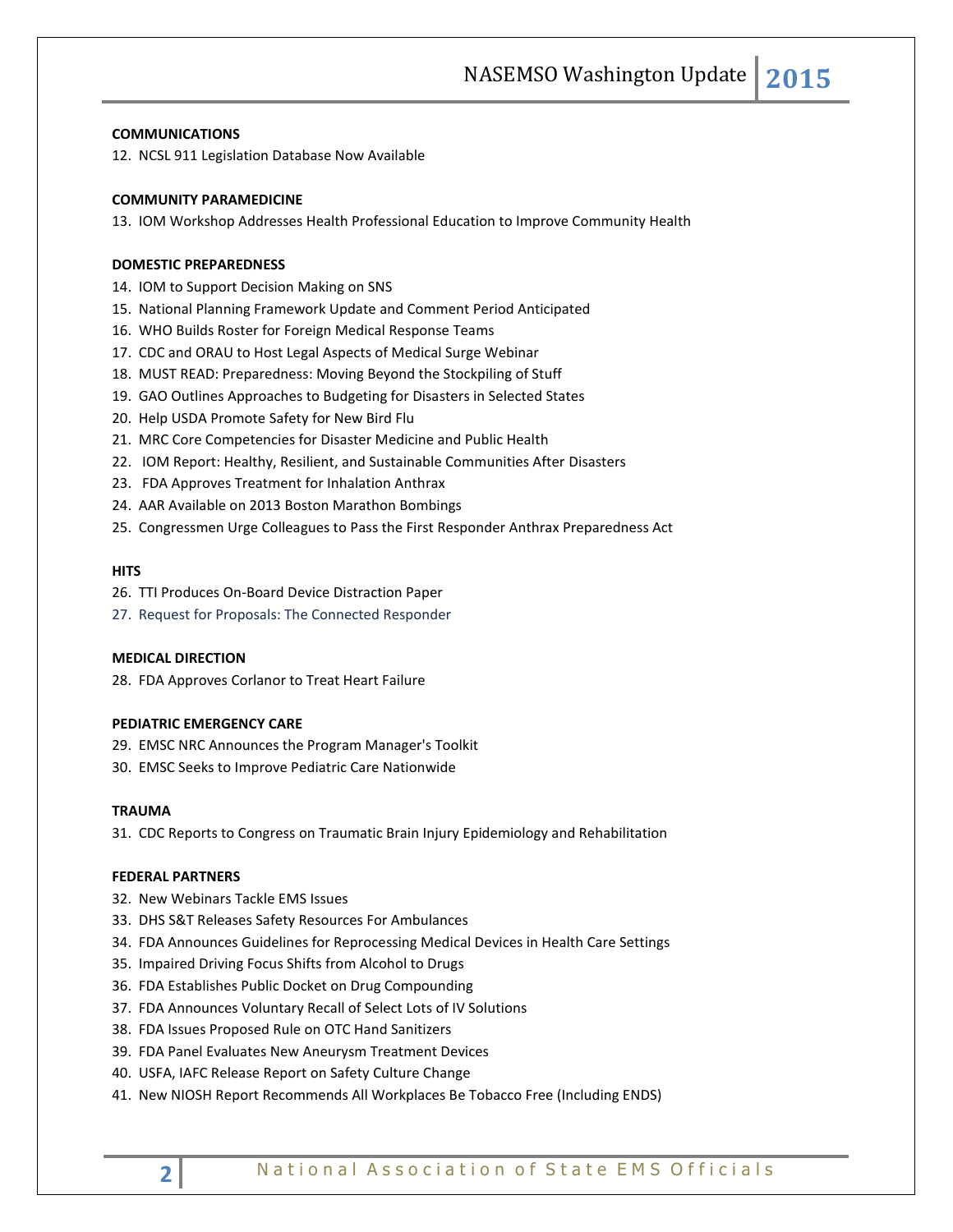NASEMSO Washington Update **2015**

- 42. ECMO Catheters Recalled for Potential for Separation of Tube from Hub
- 43. FDA Offers Guidance on Using Data from International Studies
- 44. GAO Considers Use of Electronically Readable Medicare Cards
- 45. New AHRQ YouTube Channel Features Patient Safety Videos
- 46. CDC Making Progress on Winnable Battles
- 47. Did You Miss the Launch of Suicide Safe?
- 48. CDC Reports on Occupational Traumatic Injuries Among Workers in Health Care Facilities

# **INDUSTRY NEWS**

- 49. Institute of Medicine to Become National Academy of Medicine
- 50. NREMT Introduces New Paramedic Psychomotor Competency Portfolio Exam
- 51. Simulation Use in Paramedic Education Research (SUPER): A Descriptive Study
- 52. Rescue Workers Use Apps to Help Save Lives

#### **INTERESTING READING**

53. ICUs give life-saving treatment to many patients with 'do not resuscitate' orders

# **UPCOMING EVENTS**

# **\*\*\*STATEWIDE EMS CONFERENCES\*\*\***

**\*\*\*National Conferences and Special Meetings\*\*\***

# **1. EMS Compass "Call for Measures" Open Until May 31**

[EMS Compass,](http://www.emscompass.org/) an initiative to improve systems of care though meaningful performance measures, is underway and looking for input from the public. The initiative launched earlier this year with funding provided by the National Highway Traffic Safety Administration (NHTSA) through a cooperative agreement with NASEMSO. EMS Compass brings together many of the nation's leading minds in EMS, healthcare and performance improvement, including the expertise of the Institute for Healthcare Improvement (IHI). EMS Compass announces a Call for Measures, an opportunity to submit performance measures for potential inclusion in the EMS Compass Measures. The Call for Measures will be open from May 1 through May 31, 2015. [Measures must be submitted using the](http://emscompass.org/call-for-measures/#cfmform)  [online form.](http://emscompass.org/call-for-measures/#cfmform) For more information about how to submit a performance measure to EMS Compass, [click here.](http://emscompass.org/call-for-measures/)

#### **2. AVL Resources posted on NASEMSO Web Site**

Two brand new resources are now posted on NASEMSO's [AVL website:](http://www.nasemso.org/Projects/AgencyAndVehicleLicensure/index.asp)

- A [summary of the current status of all three ambulance design standards](http://www.nasemso.org/Projects/AgencyAndVehicleLicensure/documents/Status-of-ambulance-standards-projects-30Mar2015.pdf) with the best comparison chart to date courtesy of American Emergency Vehicles (AEV).
- The US General Services Administration has announced that the Federal Vehicle Standards comment [collection](http://www.nasemso.org/Projects/AgencyAndVehicleLicensure/documents/GSA-Change-Order8-Announcement-and-Links.pdf) period for light-duty vehicles (which include wheelchair vans and ambulances) will be open between April 6, 2015 and May 20, 2015. This includes "[Change Notice #8](http://www.nasemso.org/Projects/AgencyAndVehicleLicensure/documents/Proposed-Change-Notice8-Ambulance-Standard-01Apr2015.pdf)" which will apply to KKK spec ambulances ordered after July 1, 2015. If it remains as written, substantial changes will be made to litter retention and integrity, occupant and patient restraint, and equipment mounting requirements.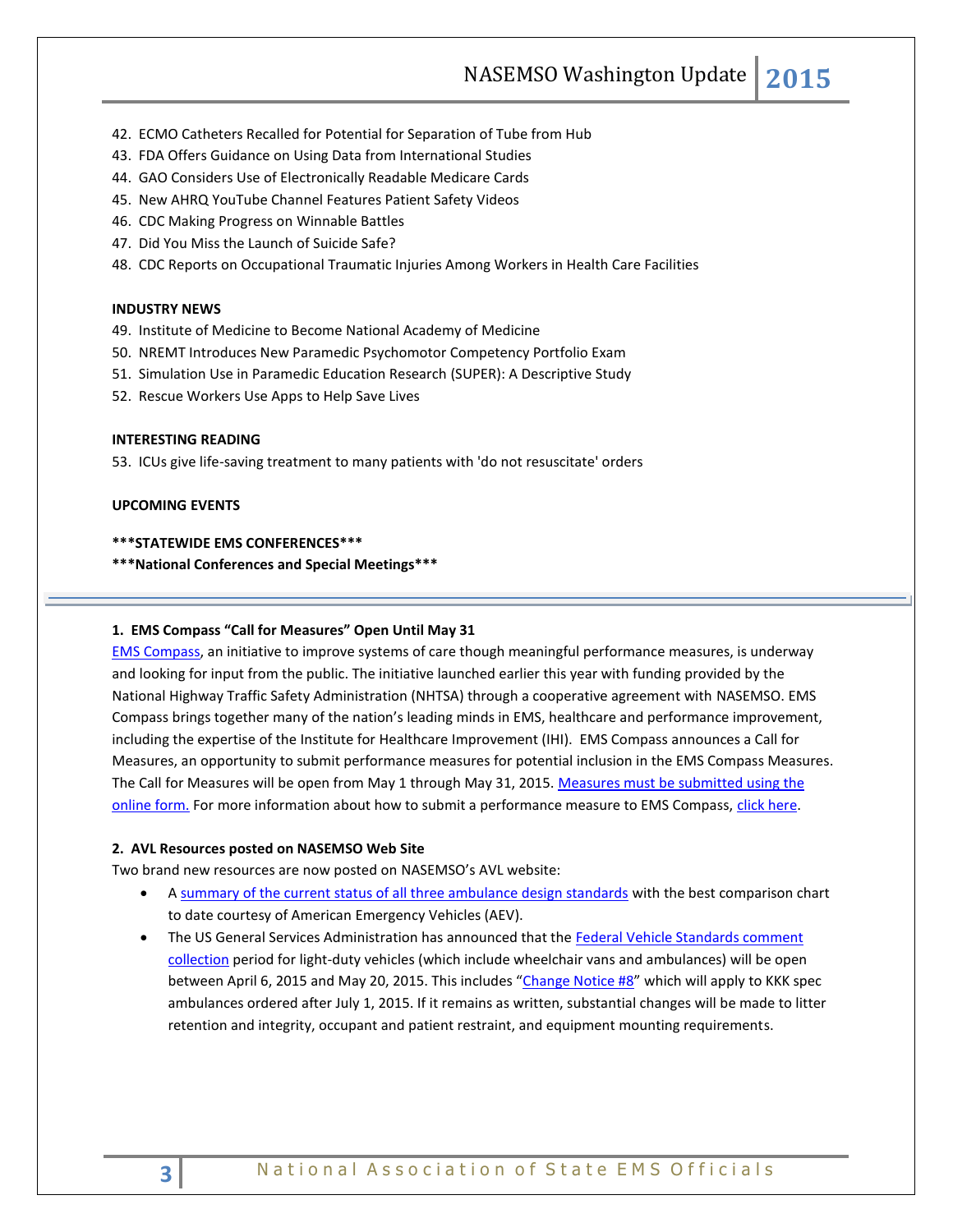#### **3. New Study Reflects Incomplete Data on Naloxone Use by EMS**

In the current issue of the American Journal of Public Health, a study (Faul et al in Disparity in Naloxone Administration by Emergency Medical Service Providers and the Burden of Drug Overdose in Rural Communities, Am J Public Health. 2015 Apr 23:e1-e7) funded by the Centers for Disease Control and Prevention (CDC) reports on the use of naloxone by EMS Provider level, asserting that "As of 2014, only 12 states allowed basic EMS staff to administer naloxone for a suspected opioid overdose; all 50 states allow advanced EMS staff to administer the overdose reversal treatment." However, a study conducted by the Network of Public Health Law more accurately reports, "…as of September, 2014, all states permit paramedics to administer naloxone and all but one (MS) permit AEMTs or the state's equivalent intermediate-level EMS providers to do so. Twenty-four permit EMTs and 13 permit EMRs to administer the medication. The corresponding numbers for EMTs and EMRs as of November 2013 were 12 and 3 respectively, a testament to the rapid uptake of this scope of practice change." Readers are strongly encouraged to refer to the most up-to-date data including citations to state laws reflected in *"[Legal](https://www.networkforphl.org/_asset/8b7kmi/EMS-naloxone-overview.pdf)  [Interventions to Reduce Overdose Mortality: Emergency Medical Services Naloxone Access](https://www.networkforphl.org/_asset/8b7kmi/EMS-naloxone-overview.pdf)."*

#### **4. New AHRQ Report Shows Patient Safety and Access Improvements**

For the 12th year in a row, the Agency for Healthcare Research and Quality (AHRQ) has reported on health care quality and disparities. This year, the *National Healthcare Quality Report* and *National Healthcare Disparities Report* have been combined into a single report, the *National Healthcare Quality and Disparities Report*. These reports measure trends in effectiveness of care, patient safety, timeliness of care, patient centeredness, and efficiency of care. The reports present, in chart form, the latest available findings on quality of and access to health care. [For more information…](http://www.ahrq.gov/research/findings/nhqrdr/index.html)

#### **5. Assessment of Epidemiology Capacity in State Health Departments**

States' ability to produce scientific data essential to public health relies on their epidemiology capacity. Despite improvements, many states have major gaps in the epidemiology capacity needed in important public health areas including occupational health, oral health, substance abuse, and mental health. Epidemiology provides the scientific foundation for public health. The 2013 Epidemiology Capacity Assessment (ECA) conducted by the Council of State and Territorial Epidemiologists (CSTE) found that state-level epidemiology capacity to conduct surveillance, perform investigations, and evaluate public health programs has improved markedly since its low point in 2009, coincident with increases in federal funding and the size of the state-level public health epidemiology workforce. Despite the improvements, >50% of states reported minimal-to-no epidemiology capacity in occupational health, oral health, substance abuse, and mental health. Most health departments still lack critical technology capacity. CSTE recommends that state, federal and local agencies work together to address the major gaps including developing a consensus on optimal capacity in these areas and developing a strategy to achieve them.

- 2013 Environmental Health Epidemiologic Capacity Assessment of State and Territorial Health [Departments.](http://www.cste2.org/2013eca/CSTEEHEpidemiologyCapacityAssessment2014final.pdf) The report addresses: (1) environmental health epidemiology capacity and activities, (2) data access and support, (3) data collection and dissemination, (4) organizational structure and capacity and (5) collaborations with internal and external partners and participation in national workgroups/meetings.
- [2013 National Assessment of Epidemiology Capacity: Findings and Recommendations.](http://www.cste2.org/2013eca/CSTEEpidemiologyCapacityAssessment2014-final2.pdf) This core report is the culmination of efforts that began in July 2012 with an ECA workgroup that reviewed and revised the core ECA tool, followed by your hard work in the completion of the multiple sections of the ECA.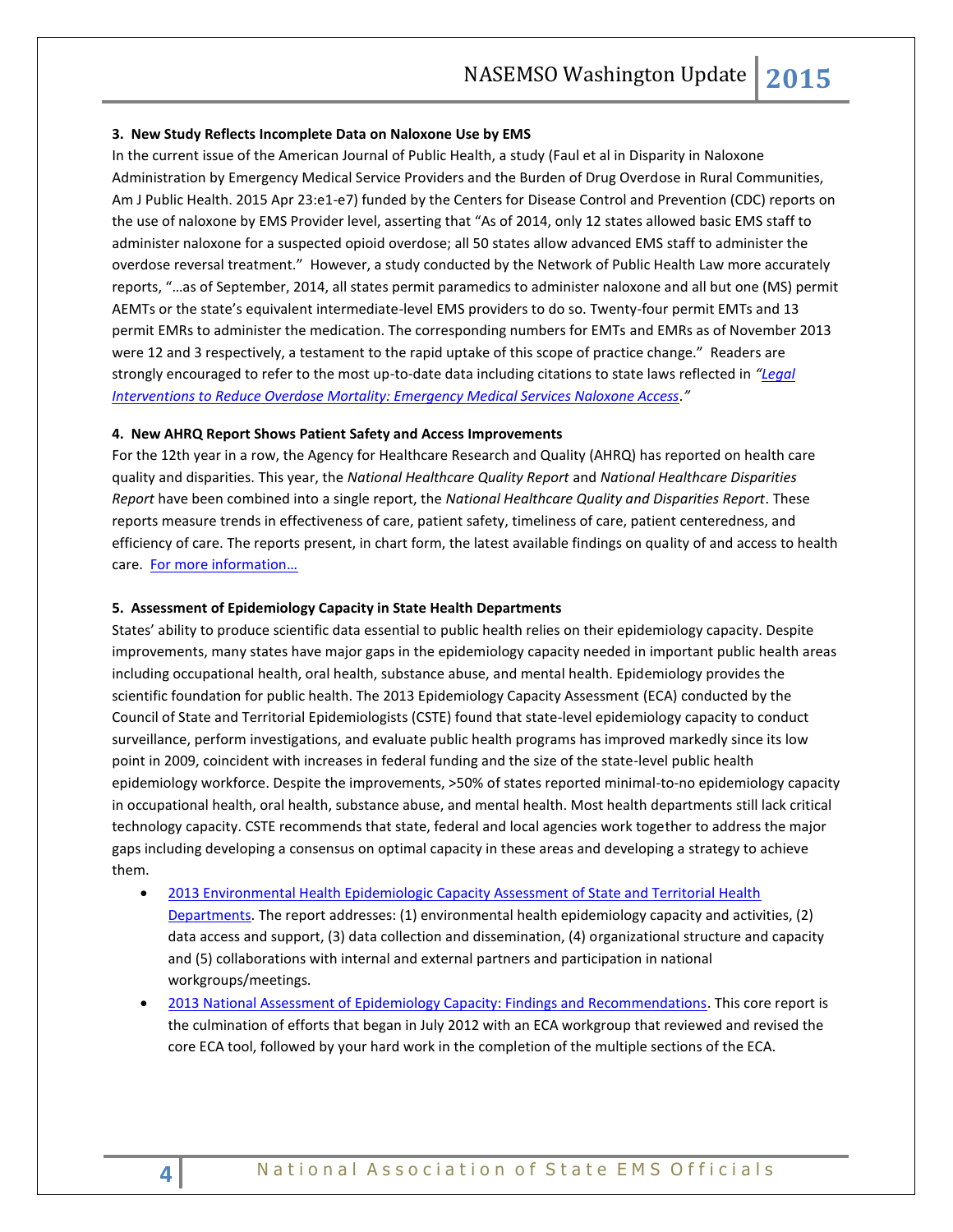#### **6. Between Health Care and Public Health—Workshop in Brief**

Drawing on the experience of practitioners and stakeholders in health and non-health fields, the Institute of Medicine's (IOM's) Roundtable on Population Health Improvement fosters interdisciplinary dialogue about factors and actions needed to improve the nation's health. On February 5, 2015, the roundtable held a workshop in Washington, DC, titled "Opportunities at the Interface of Health Care and Public Health." The event focused on how collaboration can facilitate conversation and action to achieve more meaningful population health solutions. This brief summary of the workshop highlights presentations and discussion sessions that followed, and it should not be viewed as conclusions or recommendations from the workshop. Statements made and opinions expressed are those of individual presenters and participants, and are not necessarily endorsed or verified by the IOM or the roundtable, and they should not be construed as reflecting any group consensus. A more detailed summary of the workshop proceedings will be available in 2015. [For more information…](http://www.iom.edu/Reports/2015/PH-and-HC-WIB.aspx)

#### **7. ONC Provides Online Resources to States**

The Office of the National Coordinator for Health Information Technology (ONC) recently announced the availability of online tools and resources designed to help states participating in the State Innovation Models initiative improve health care quality and lower costs. The State Innovation Models initiative supports states in planning or implementing a customized, fully developed proposal capable of creating statewide health transformation to improve health care, focusing on Medicare, Medicaid, and Children's Health Insurance Program beneficiaries. This new initiative is part of the U.S. Department of Health and Human Services effort to achieve better care, smarter spending of health dollars, and healthier people. For more information...

#### **8. RWJF Provides Insight to County Health**

The County Health Rankings & Roadmaps measure the health of nearly every county in the nation—high school graduation rates, obesity rates, smoking rates, unemployment, air quality, and access to healthy foods. The Rankings, supported by the Robert Woods Johnson Foundation and the University of Wisconsin, provide a revealing snapshot of how health is influenced by where we live, learn, work and play—a starting point for change in communities. For more information...

#### **9. FAA Issues AC on Helicopter Air Ambulance Operations**

The Federal Aviation Administration (FAA) has issued an advisory circular (AC) to provide information and guidelines to assist existing Helicopter Air Ambulance (HAA) operators, other Title 14 of the Code of Federal Regulations (14 CFR) part 135 operators considering becoming an HAA operator and those considering newstartup HAA operations. To address an increase in fatal HAA accidents, the FAA has implemented new operational procedures and additional equipment requirements for HAA operations. [For more information…](https://www.faa.gov/regulations_policies/advisory_circulars/index.cfm/go/document.information/documentID/1027108)

#### **10. OIG Audit: Suboptimal Results by FAA to Enhance HEMS Safety**

The Federal Aviation Administration (FAA) issued a final Helicopter EMS (HEMS rule) in February 2014 and subsequently Congress passed the FAA Modernization and Reform Act of 2012 (FMRA). In light of these efforts, the Ranking Member of the House Aviation Subcommittee requested that the Office of the Inspector General (OIG) review FAA's progress in improving air ambulance safety. The results of this investigation, OIG Audit Report: Delays in Meeting Statutory Requirements and Oversight Challenges Reduce FAA's Opportunities To Enhance HEMS Safety (AV-2015-039), is now available. The audit concludes that …"continued delays in finalizing the remaining mandates affect FAA's ability to focus its accident reduction efforts and limit the effectiveness of safety initiatives. Additionally, until FAA updates key oversight policies and obtains meaningful safety data to analyze for trends, it will not be well positioned to effectively oversee a rapidly expanding HEMS industry." For more information...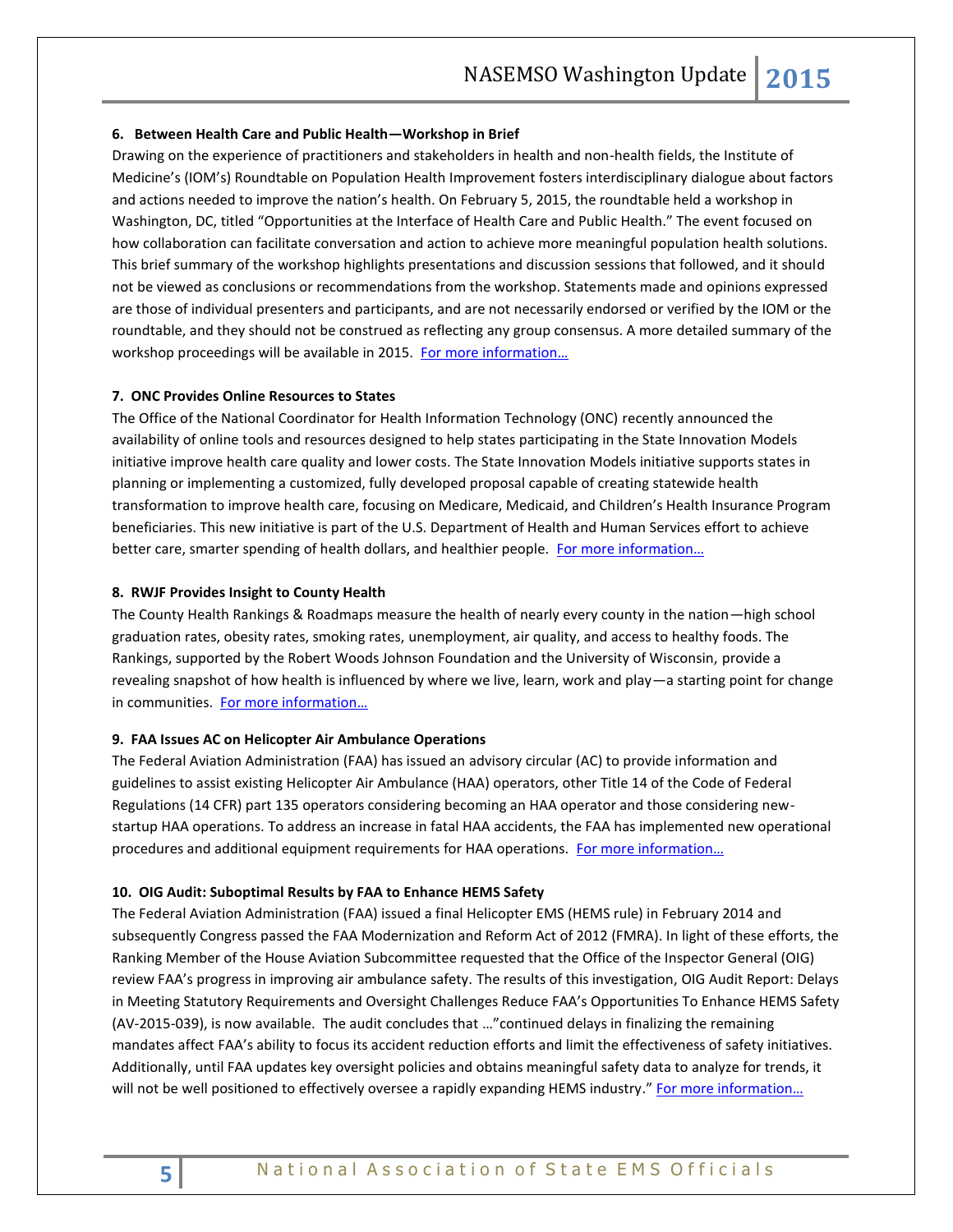#### **11. FAA Streamlines UAS COAs for Section 333**

The Federal Aviation Administration has established an interim policy to speed up airspace authorizations for certain commercial unmanned aircraft (UAS) operators who obtain Section 333 exemptions. The new policy helps bridge the gap between the past process, which evaluated every UAS operation individually, and future operations after we publish a final version of the proposed small UAS rule. Under the new policy, the FAA will grant a Certificate of Waiver or Authorization (COA) for flights at or below 200 feet to any UAS operator with a Section 333 exemption for aircraft that weigh less than 55 pounds, operate during daytime Visual Flight Rules (VFR) conditions, operate within visual line of sight (VLOS) of the pilots, and stay certain distances away from airports or heliports:

- 5 nautical miles (NM) from an airport having an operational control tower; or
- 3 NM from an airport with a published instrument flight procedure, but not an operational tower; or
- 2 NM from an airport without a published instrument flight procedure or an operational tower; or
- 2 NM from a heliport with a published instrument flight procedure

The "blanket" 200-foot COA allows flights anywhere in the country except restricted airspace and other areas, such as major cities, where the FAA prohibits UAS operations. Previously, an operator had to apply for and receive a COA for a particular block of airspace, a process that can take 60 days. The agency expects the new policy will allow companies and individuals who want to use UAS within these limitations to start flying much more quickly than before. Section 333 exemption holders will automatically receive a "blanket" 200 foot COA. For new exemption holders, the FAA will issue a COA at the time the exemption is approved. Anyone who wants to fly outside the blanket parameters must obtain a separate COA specific to the airspace required for that operation. [For more information…](http://www.faa.gov/uas/)

# **12. NCSL 911 Legislation Database Now Available**

State legislatures passed a variety of measures in 2014 to support and improve the operations of public emergency communication services for today's digital mobile society. Once again a number of states enacted legislation providing immunity for individuals who report drug and alcohol overdoses. Alaska, Colorado, Georgia, Indiana, Louisiana, Maryland, Oregon, Pennsylvania, Utah and Wisconsin are among the states that enacted legislation in this area. At least three states—California, Kansas and Tennessee—passed legislation related to next-generation 911, allowing users to send text, video and picture messages in addition to making phone calls to 911. California's legislation requires the development of a plan and timeline for testing, implementing and operating NG911 throughout the state. The National Conference of State Legislatures (NCSL) announces that all 2014 amendments to 911 laws nationwide are available to review. The legislation listed includes key 2014 enactments, excluding appropriations. See NCSL's [9-1-1 Legislation Database](http://www.ncsl.org/default.aspx?tabid=24196) for a more complete list of 2014 introduced and enacted 9-1-1 legislation. For more information...

#### **13. IOM Workshop Addresses Health Professional Education to Improve Community Health**

On May 1–2, 2014, members of the Institute of Medicine's (IOM's) Global Forum on Innovation in Health Professional Education came together to substantively delve into issues affecting the scale-up and spread of health professional education in communities. This workshop builds upon previous workshops of the Global Forum that specifically addressed the value of interprofessional education for breaking down the siloed nature of health care and health professional education (IOM, 2013, 2014a). The financial and other cost implications of not conforming to more collaborative work that also embraces the person/patient as the key member of the team was also previously addressed (IOM, 2013, 2014b). These workshops not only were instrumental in providing context on which to build, but also set in motion dialogue around the importance of addressing communities and community health, the topic of the workshop described in a new report from the IOM, *Building Health Workforce Capacity Through Community-Based Health Professional Education: Workshop Summary. [For more information…](http://www.nap.edu/catalog/18973/building-health-workforce-capacity-through-community-based-health-professional-education)*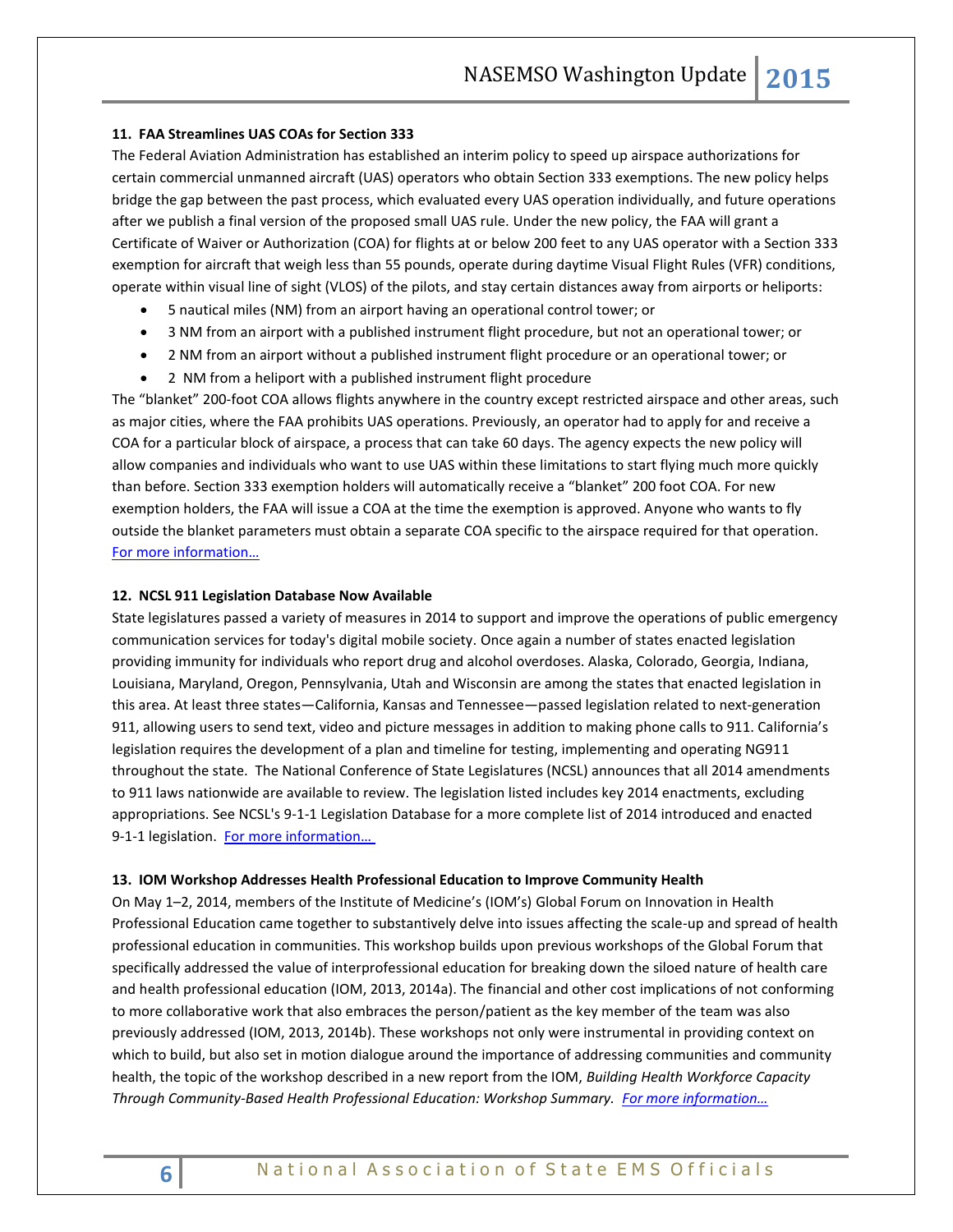## **14. IOM to Support Decision Making on SNS**

The Institute of Medicine will establish a standing committee of experts to help inform decision making by the Centers for Disease Control and Prevention's (CDC) Division of Strategic National Stockpile (SNS). The standing committee will include experts in state and local public health, medical countermeasure production, warehouse and product distribution, logistics management, emergency medical services, emergency medicine, risk communications, and Food and Drug Administration (FDA) regulatory issues. The standing committee will provide a venue for the exchange of ideas among federal, state, and local government agencies, the private sector, and the academic community, as well as other relevant stakeholders involved in emergency preparedness and emergency response services. Further, as needed, the standing committee will be involved in the planning, development, and oversight of related ad hoc activities undertaken by separately appointed committees operating under its auspices. In accordance with National Research Council policies, the standing committee itself will not produce or be used in the development of any reports. The standing committee should:

- Stand ready to respond on short notice to requests and other needs from CDC,
- Provide a venue to enable discussions relevant to CDC on emerging issues, research, and activities through in-depth knowledge of the sponsor's programs, goals, and activities,
- Serve as a focal point for national policy discussions by experts and other leaders in the field, and
- Respond to CDC's needs for continuing dialog related to their planning, strategic thinking, and program development.

The first meeting of the Standing Committee for the Centers for Disease Control and Prevention Division of Strategic National Stockpile will take place June 4 and 5, 2015 at the Keck Center in Washington, DC as an open session. For more information, go to [http://www.iom.edu/Activities/PublicHealth/Stockpile.aspx.](http://www.iom.edu/Activities/PublicHealth/Stockpile.aspx)

#### **15. National Planning Framework Update and Comment Period Anticipated**

The five Frameworks, as part of a Presidential Policy Directive – 8 refresher, are being updated and will be presented for public comment during the month of May. The National Planning Frameworks, one for each preparedness mission area, describe how the whole community works together to achieve the National Preparedness Goal and foster a shared understanding of our roles and responsibilities from the firehouse to the White House. The public comment period will last three weeks from date of promulgation. For more information...

#### **16. WHO Builds Roster for Foreign Medical Response Teams**

The World Health Organization's (WHO) new registration system will enable it to build a global roster of foreign medical response teams ready to deploy for emergencies. The Global Foreign Medical Teams Registry sets minimum standards for international health workers and allows teams to clearly outline their services and skills. This facilitates a more effective response and better coordination between aid providers and recipients. WHO has developed a global registration system where foreign medical teams can be verified and classified ready to be deployed to health emergencies. A global registry of all FMTs that meet the WHO FMT minimum standards for deployment in sudden onset emergencies from all-hazards provides time-limited surge clinical capacity to the affected populations. It serves as a deployment and coordination mechanism for all partners who aim to provide clinical care in emergencies such as tsunami, earthquake, flood, and more recently, in large outbreaks, such as the West Africa Ebola outbreak, which require a surge in clinical care capacity. It allows a country affected by a disaster or other emergency to call on teams that have been pre-registered and quality assured. For more information...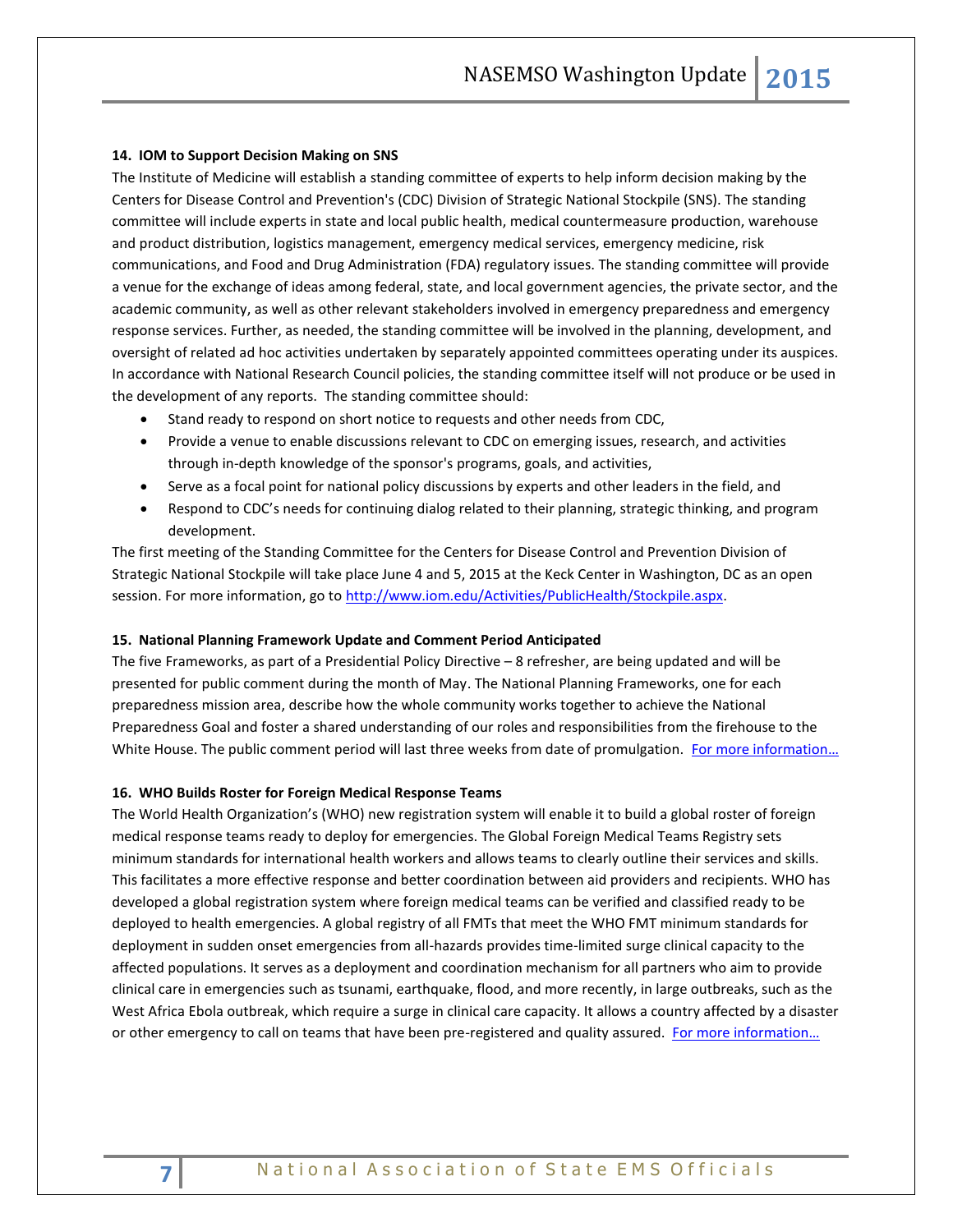#### **17. CDC and ORAU to Host Legal Aspects of Medical Surge Webinar**

To facilitate the sharing of key research and analysis on the legal issues impacting emergency medical services (EMS) providers during medical surge or public health emergencies, a 90-minute Webinar will be hosted by Oak Ridge Associated Universities in collaboration with the Centers for Disease Control and Prevention (CDC.) The session will be held on Wed, May 20, 2015 2:00 PM - 3:30 PM EDT. The objectives include

1. Introduce and explain key legal issues for EMS providers and others related to medical surge.

2. Provide potential legal solutions to eliminate potential barriers during public health emergencies. [Register here…](https://attendee.gotowebinar.com/register/4524116880042034434)

# **18. MUST READ: Preparedness: Moving Beyond the Stockpiling of Stuff**

In a new article authored for *[Domestic Preparedness,](http://www.domesticpreparedness.com/Medical_Response/Health_Systems/Preparedness%3a_Moving_Beyond_the_Stockpiling_of_Stuff/)* Andrew Roszak, senior director for environmental health, pandemic preparedness, and catastrophic response at NACCHO, encourages preparedness professionals to stop measuring their readiness by the amount of stuff stockpiled, and to instead measure it by capacity to recognize triggers, activate systems, and perform essential tasks. Additionally, the article examines changes in the Centers for Disease Control and Prevention's (CDC's) Strategic National Stockpile program, namely the shift in medical countermeasure evaluation from a Technical Assistance Review to an Operational Readiness Review. This shift in thinking about preparedness is juxtaposed with the results of NACCHO's latest National Profile of Local Health Departments, which shows that preparedness funding at the state and local levels has declined notably. This can often lead to cuts in preparedness trainings, exercises, and other critical functions. (Nice work, Andy!)

#### **19. GAO Outlines Approaches to Budgeting for Disasters in Selected States**

The Government Accountability Office (GAO) was asked to examine how states typically budget for costs associated with disasters and any changes to those budget approaches during the past decade. This report reviewed (1) the approaches selected states use to budget for and fund state-level disaster costs; and (2) how, if at all, state disaster budgeting approaches have changed over time. The 10 selected states in GAO's review—Alaska, California, Florida, Indiana, Missouri, New York, North Dakota, Oklahoma, Vermont, and West Virginia—had established budget mechanisms to ensure the availability of funding for the immediate costs of unforeseen disasters and the ongoing costs of past disasters. All 10 states provided disaster funds at the start of the fiscal year and then as needed during the course of the fiscal year. Each of the selected states had its own combination of budget mechanisms that generally fell into four categories:

- **Statewide disaster accounts**. These accounts provided the 10 states with the flexibility to fund disaster expenses across state entities or for local governments. States typically funded these accounts through general fund revenue. Six states also used other sources, such as revenues from oil and gas taxes and fees on homeowner's and commercial insurance. The amounts appropriated to these accounts at the start of the fiscal year were based on a range of considerations, such as estimates of disaster costs based on past events and emergency response costs for unforeseen disasters.
- **State agency budgets**. Nine of the 10 states also covered a portion of unforeseen disaster costs through the operating or contingency budgets of state agencies with missions relevant to disaster response and recovery. For example, West Virginia's Division of Homeland Security and Emergency Management used its operating budget to cover disaster response costs. Florida's Department of Environmental Protection had a disaster contingency account funded through user fees on state parks.
- **Supplemental appropriations**. When advance funding proved insufficient to cover disaster costs, eight of the 10 states provided supplemental funding to pay for the remaining costs. While reserve accounts such as rainy day funds could be used to provide this funding if general funds were unavailable, budget officials said their state rarely tapped these funds.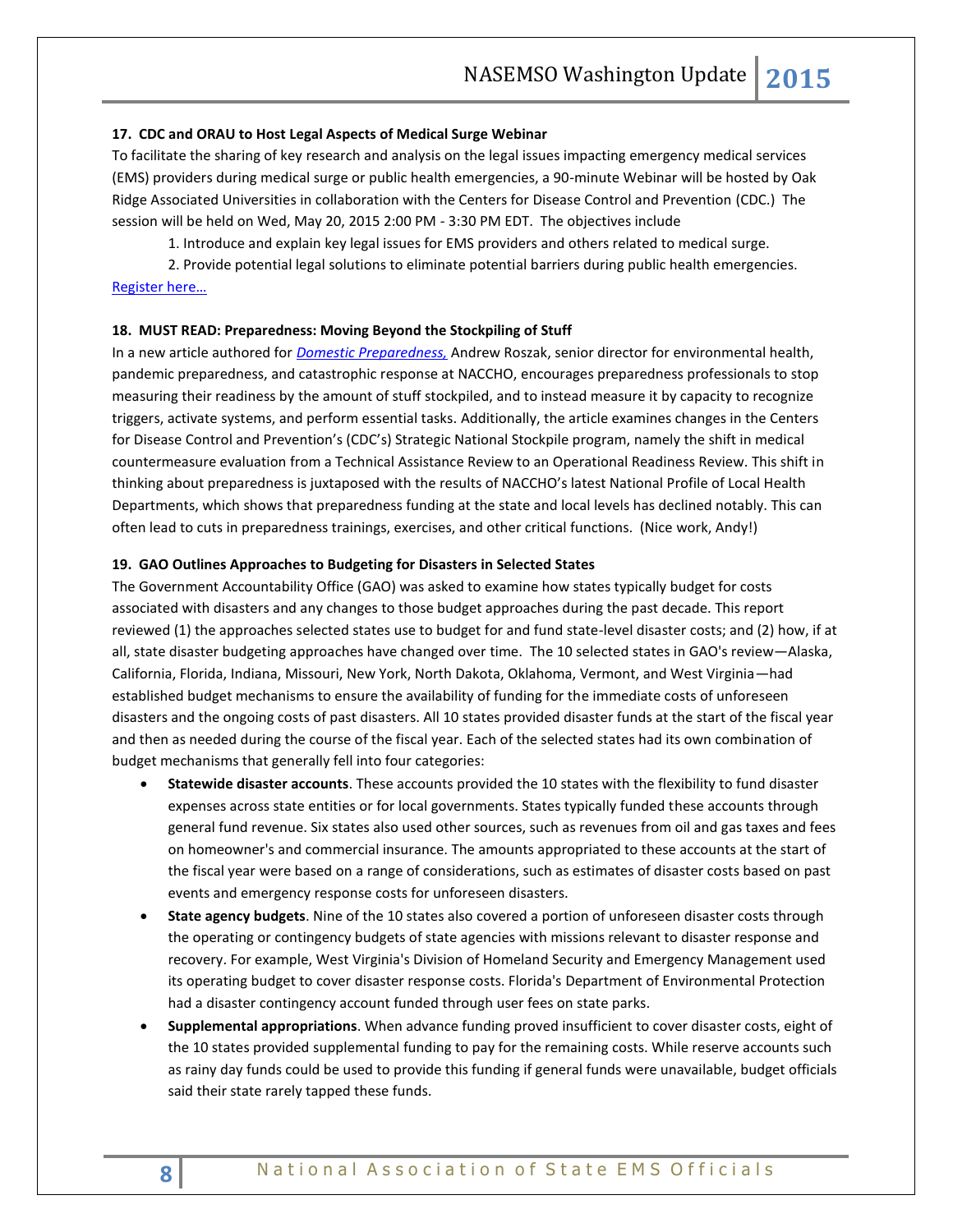**Transfer authority**. All 10 states in our review allowed designated officials (i.e., the governor, budget director, or a special committee) to transfer funds within or between agencies or from statewide reserve accounts after the start of the fiscal year.

None of the 10 states in GAO's review maintained reserves dedicated solely for future disasters. Some state officials reported that they could cover disaster costs without dedicated disaster reserves because they generally relied on the federal government to fund most of the costs associated with disaster response and recovery. While some states have increased the oversight and availability of disaster funds, all 10 states' approaches to budgeting for disasters have remained largely unchanged during fiscal years 2004 through 2013. Specifically, three states—Alaska, Indiana, and North Dakota—changed their budgeting processes to ensure that funding for disasters was appropriated before rather than after a disaster occurred. In addition, legislatures in three states—Missouri, North Dakota and West Virginia—took steps to increase their oversight of disaster spending. The complete report is available at<http://www.gao.gov/products/GAO-15-424>

#### **20. Help USDA Promote Safety for New Bird Flu**

Since December 2014, there have been several highly pathogenic avian influenza (HPAI) confirmations in migratory wild birds, back yard flocks, captive wild birds, and commercial poultry in several states along the Pacific Flyway and most recently in the Mississippi Flyway. Over the past several weeks, several HPAI H5N2 confirmations were made in commercial turkey flocks in Arkansas, Minnesota and Missouri. It is expected that there will be more HPAI confirmations this Spring as the bird migrations continue. These virus strains can travel in wild birds without them appearing sick. We encourage you, through your existing communications channels, to help get out the word to the backyard bird enthusiasts and hunters, as well as those who raise poultry as a hobby. Specifically,

- People should avoid contact with sick/dead poultry or wildlife. If contact occurs, wash your hands with soap and water and change clothing before having any contact with healthy domestic poultry and birds.
- All bird owners, whether commercial producers or backyard enthusiasts, should continue to practice good biosecurity, prevent contact between their birds and wild birds, and report sick birds or unusual bird deaths to State/Federal officials, either through their state veterinarian or through USDA's toll-free number at 1-866-536-7593.

Additional information on biosecurity for backyard flocks can be found at [http://healthybirds.aphis.usda.gov.](http://healthybirds.aphis.usda.gov/)

#### **21. MRC Core Competencies for Disaster Medicine and Public Health**

NACCHO, in collaboration with the Division of the Civilian Volunteer Medical Reserve Corps (DCVMRC), is pleased to announce that the Medical Reserve Corps (MRC) has adopted the Competencies for Disaster Medicine and Public Health (DMPH Competencies) as the new competency set for the MRC Volunteers. The Medical Reserve Corps is a national network of engaged, local volunteers. MRC volunteers are organized and trained to strengthen public health, reduce vulnerability and disaster risk, build resiliency and adaptive capacity, and improve community preparedness, response, and recovery capabilities. The National Center for Disaster Medicine and Public Health (NCDMPH) serves as an academic home for the development and dissemination of core skills, knowledge, abilities, and for research on education and training strategies in the field of disaster medicine and public health. The NCDMPH developed the DMPH Competencies in 2012 in collaboration with a multidisciplinary expert working group. The DMPH Competency set is designed specifically for disaster and public health preparedness, response, and management. They are widely understood to define the knowledge and skills needed for a healthcare professional and/or first responder to perform a task in a safe and consistent manner. "All of these resources can be downloaded from [NACCHO's Medical Reserve Corps Toolbox](http://www.naccho.org/toolbox/). Th[e NCDMPH](https://ncdmph.usuhs.edu/KnowledgeLearning/2013-CompetenciesResources.htm) also provides a wealth of information about the competencies and general information in the field of disaster health.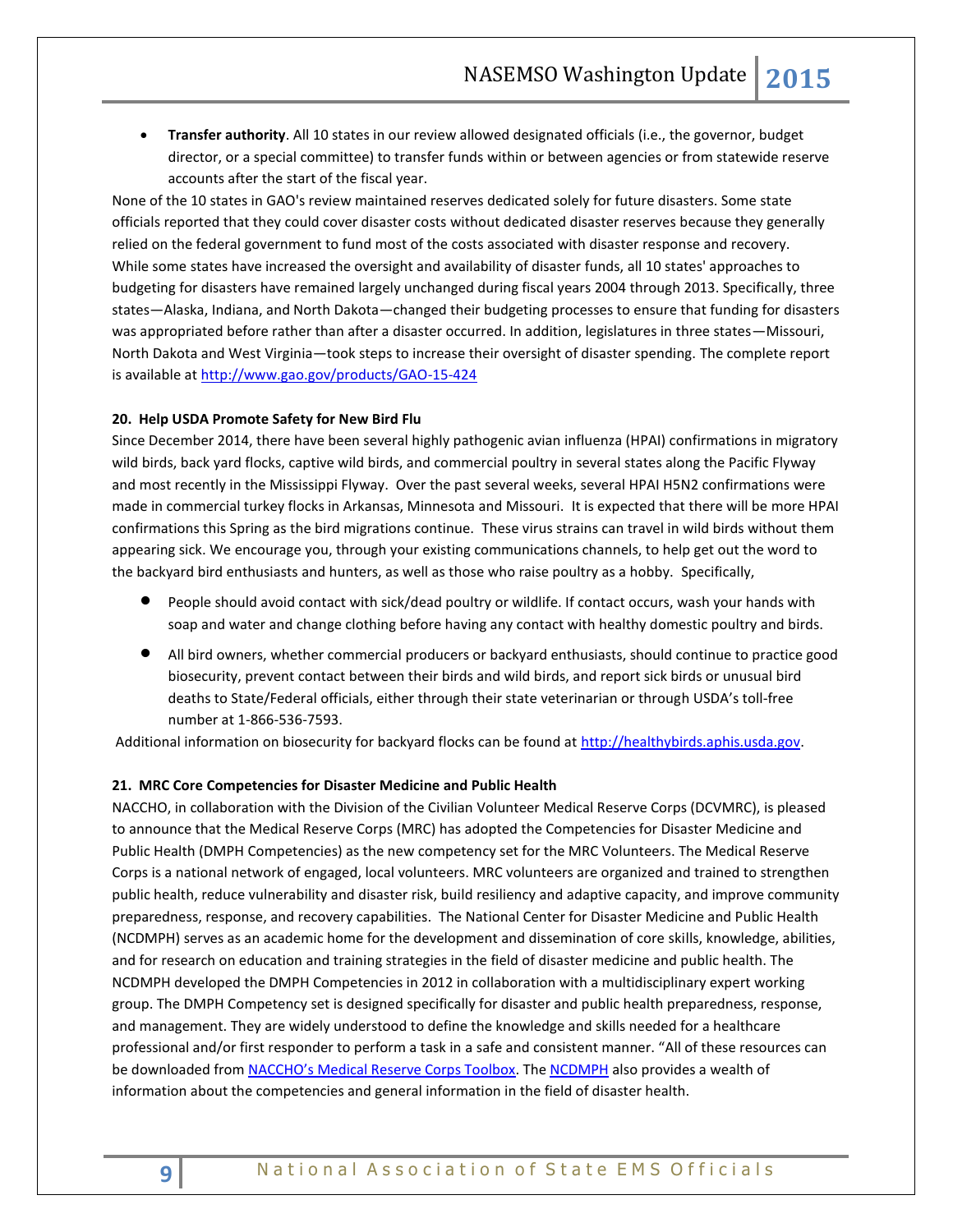#### **22. IOM Report: Healthy, Resilient, and Sustainable Communities After Disasters**

In the devastation that follows a major disaster, there is a need for multiple sectors to unite and devote new resources to support the rebuilding of infrastructure, the provision of health and social services, the restoration of care delivery systems, and other critical recovery needs. In some cases, billions of dollars from public, private and charitable sources are invested to help communities recover. National rhetoric often characterizes these efforts as a "return to normal." But for many American communities, pre-disaster conditions are far from optimal. Large segments of the U.S. population suffer from preventable health problems, experience inequitable access to services, and rely on overburdened health systems. A return to pre-event conditions in such cases may be shortsighted given the high costs—both economic and social—of poor health. Instead, it is important to understand that the disaster recovery process offers a series of unique and valuable opportunities to improve on the status quo. Capitalizing on these opportunities can advance the long-term health, resilience, and sustainability of communities—thereby better preparing them for future challenges. With support from the Office of the Assistant Secretary for Preparedness and Response, the Office of Lead Hazard Control and Healthy Homes, the Veterans Health Administration, and the Robert Wood Johnson Foundation, the Institute of Medicine convened an expert committee to develop an approach to disaster recovery that mitigates disaster impacts on health and promotes healthy communities. [For more information…](http://www.iom.edu/Reports/2015/Post-Disaster.aspx)

#### **23. FDA Approves Treatment for Inhalation Anthrax**

The U.S. Food and Drug Administration (FDA) recently approved Anthrasil, Anthrax Immune Globulin Intravenous (Human), to treat patients with inhalational anthrax in combination with appropriate antibacterial drugs. Inhalational anthrax is a rare disease that can occur after exposure to infected animals or contaminated animal products, or as a result of an intentional release of anthrax spores. It is caused by breathing in the spores of the bacterium Bacillus anthracis. When inhaled, the anthrax bacteria replicate in the body and produce toxins that can cause massive and irreversible tissue injury and death. To support the nation's preparedness against a possible anthrax attack, the U.S. Department of Health and Human Services' Biomedical Advanced Research and Development Authority (BARDA) purchased Anthrasil under Project BioShield in 2011 as an experimental drug for the U.S. Strategic National Stockpile. Because Anthrasil was not approved, its use prior to today's approval would have required an emergency use authorization from the FDA. [For more information…](http://www.fda.gov/NewsEvents/Newsroom/PressAnnouncements/ucm439752.htm)

#### **24. AAR Available on 2013 Boston Marathon Bombings**

The After Action Report for the Response to the 2013 Boston Marathon Bombings reflects the findings of an after action review of response and recovery activities of public safety, public health, and medical personnel related to the April 15 bombings, the care and support of those impacted by the events in the following days, and the search and apprehension of the bombing suspects. The after action review was coordinated by a multi-disciplinary, multijurisdictional project management team consisting of key organizations involved in response activities, with the support of a private sector, third-party vendor. This report details best practices, lessons learned and recommendations for the purpose of assisting public safety, public health, and medical personnel involved in the response in further developing actions that went well, and taking corrective measures to address areas needing improvement. The majority of these agencies and organizations implemented a number of the recommendations identified in this report prior to the 2014 Boston Marathon. [For more in](http://www.mass.gov/eopss/docs/mema/after-action-report-for-the-response-to-the-2013-boston-marathon-bombings.pdf)formation...

#### **25. Congressmen Urge Colleagues to Pass the First Responder Anthrax Preparedness Act**

(BioPrepWatch Reports) Reps. Peter King (R-N.Y.) and Bill Pascrell (D-N.J.) recently called on members of Congress to direct the secretary of Homeland Security to make anthrax vaccines and antimicrobials available to emergency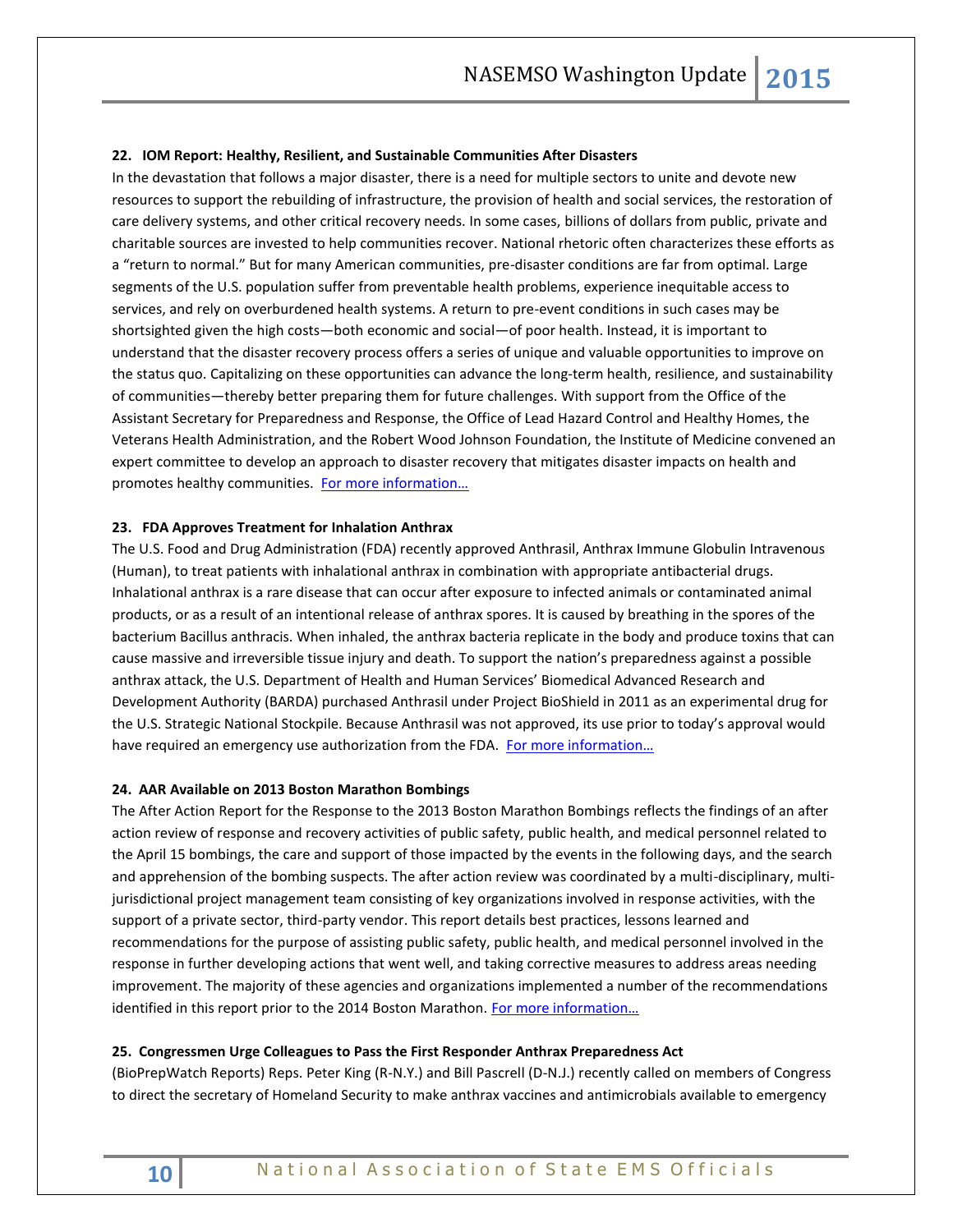response providers as part of H.R. 1300, the First Responder Anthrax Preparedness Act. "An attack using aerosolized Bacillus Anthracis, the bacteria that causes anthrax, is a serious mass casualty threat," the two said in a letter to their colleagues. "According to a former chief medical officer and assistant secretary for the Office of Health Affairs, Department of Homeland Security (DHS), 'A successful anthrax attack could potentially expose hundreds of thousands of people, and cause illness, death, fear, societal disruption and economic damage. Even a small scale attack will result in deaths, panic and economic losses, making this a weapon of mass disruption as well as destruction.'" The letter said that passing H.R. 1300 would enhance the nation's capability to fight a wide-area anthrax attack by providing pre-vaccinated responders with the ability to immediately and confidently deploy countermeasures with the protections needed for such activities. "Our bill would make surplus and short shelf life/expiring anthrax vaccines and antimicrobials from the Strategic National Stockpile (SNS) available for emergency response providers on a voluntary basis," King and Pascrell said. "Instead of disposing expiring SNS anthrax vaccines and antimicrobials, they would be made available to interested first responders. "The bill further directs DHS Under Secretary for Intelligence and Analysis to conduct risk analysis and assessments of the threat posed by an anthrax-related act of terror. Additionally, the bill authorizes an 18-month pilot program for DHS to administer surplus and expiring anthrax vaccines and antimicrobials to emergency response providers on a voluntary basis." For more information...

#### **26. TTI Produces On-Board Device Distraction Paper**

The Transportation Safety Advancement Group (TSAG) asked the Texas Transportation Institute (TTI) to produce a white paper to explore the technologies and required interactions with those technologies inside emergency response vehicles. This paper also explored the problems generated by high cognitive workload and distraction and how these problems impact driving performance and safety. View the Emergency Vehicle Operators On-Board [Device Distractions Paper](http://www.tsag-its.org/media/emergency-vehicle-operator-on-board-device-distractions-revised-report-2-19-15.pdf) .

#### **27. Request for Proposals: The Connected Responder**

The [Transportation Safety Advancement Group](http://r.smartbrief.com/resp/gFARCqvpgqCOjNzSCidKogBWcNDTEk) has issued a Request For Proposals for a special project entitled, The Connected Responder: Public Safety and Emergency Response Community Connected Vehicle Interest, Context and Business Case Development. Objectives for the project include describing connected vehicle technology and operational characteristics in the language and operations of the public safety and emergency response community; to determine and convey the general impacts and realistic benefits of connected vehicles to the emergency responder community and to establish a framework and business case to enable public safety and emergency response agencies to support connected vehicle technology. [Download the complete RFP,](http://r.smartbrief.com/resp/gFARCqvpgqCOjNzTCidKogBWcNEDPD) and submit final proposals to [Adam Hopps](mailto:ahopps@itsa.org) of ITS America no later than May 29.

#### **28. FDA Approves Corlanor to Treat Heart Failure**

The Food and Drug Administration (FDA) has approved ivabradine (Corlanor) for the reduction of hospitalization from heart failure. Ivabradine is indicated for use in stable heart-failure patients who are in sinus rhythm, who have a resting heart rate of at least 70 bpm, and who are also taking the highest tolerable dose of a beta-blocker. Ivabradine slows the rate of the heart by inhibiting the so-called "funny" current within the heart's natural pacemaker, the sinoatrial node. Approval was based on results of the SHIFT trial, published in 2010, which studied some 6500 patients with heart failure. After a median 23 months' follow-up, the rate of cardiovascular death or hospital admission for worsening heart failure was significantly lower with ivabradine than with placebo (24% vs. 29%). The most common side effects of the drug include bradycardia, hypertension, atrial fibrillation, and temporary vision disturbance (flashes of light). Ivabradine can cause harm to fetuses, so women should not become pregnant while taking it, the FDA notes. [For more information…](http://www.fda.gov/NewsEvents/Newsroom/PressAnnouncements/ucm442978.htm)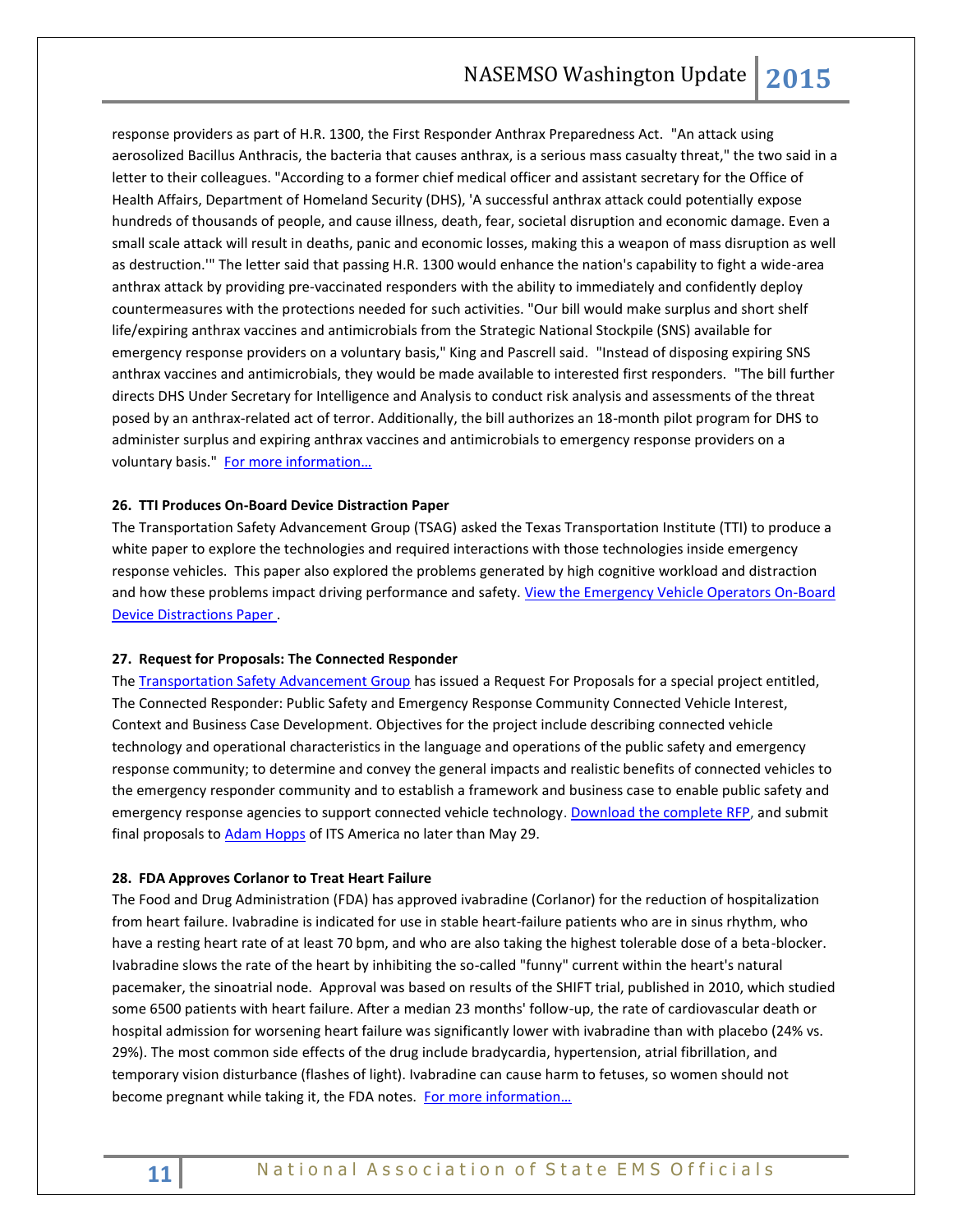### **29. EMSC NRC Announces the Program Manager's Toolkit**

The Emergency Medical Services for Children (EMSC) National Resource Center is proud to announce the Program [Manager's Toolkit.](http://r20.rs6.net/tn.jsp?f=001dCnshXOl8uA4TLf2TcfHU4ozsJenEV2wj28yPyGpALlowmEIsXp06jz-nNzLzk4ASGw6f5G_Wo4ZfHBxByMHN3LDX5vXMEKY167g92K3bBl-Gx1Cc8uFPAGReWHy1k0KgJyUcIc257OsNnzgun9C0CdfTUajOX4EXo-dNOVn70AiUH5VcjWVquQp_RjD8SM5lWZQ3q8jbeGHg3KcJ-QQX1v_82zXLKHwG4r_xj6G_Vr9_V_v_KgTp_dDMCGw4tNUe6pODGHKIFj2J14Gf1fIk1BXbKJ8o_VLHvogzrSAzth3MbhcpubZX2iwA8Vnsb-cSqD3bYFopXRimbSXUJsQTVT2MGazK-iwelcr6jQDPS4gaI723GziiTXwpUV3I7yYc01qixEhau2_sxgQKvULmw==&c=3vWjjaIHYqcSLGEtNsq02Uy5k6R0Og2-rKq8exjuvTypUeBEhxbZfA==&ch=ri1HDBlNy1LUFN5UcSa9PU5YuL70mAmPYZeicdvtH2xy8xO1bKgKIQ==) This interactive tool updates and replaces the series of guides often informally referred to as the "Rainbow Series," which included *Getting Started and Moving Forward: An EMSC Toolkit for New State Partnership Managers*; *EMSC Project Management and Leadership Guide*; and *Best Practices: A Guide for State Partnership Grantees on the Implementation of EMSC Performance Measures*. The toolkit also incorporates the updated interactive version of *Public Policy Primer: A Guide on the Legislative Process and Impacting Change at the Federal, State, and Local Levels*. Additionally, this toolkit is directly linked with *Getting Started, Staying Involved: An EMSC Toolkit for Family Representatives*. The Program Manager's Toolkit is designed to be intuitive and interactive to allow the user to proceed in a step-by-step fashion through each section or to navigate quickly and easily to specific sections or resources on an as-needed basis. The entire toolkit also can be downloaded in Microsoft Word format.

#### **30. EMSC Seeks to Improve Pediatric Care Nationwide**

The National Pediatric Readiness Project (Peds Ready) is an ongoing quality improvement (QI) project designed to promote optimal care of children in all U.S. and territory emergency departments (ED). The primary purpose of Peds Ready is three-fold: (1) to establish a composite baseline of the nation's capacity to provide care to children in the ED; (2) to create a foundation for EDs to engage in ongoing QI processes that includes implementing the "Guidelines for the Care of Children in the Emergency Department;" and (3) to establish a benchmark that measures an ED's improvement over time. For more information...

## **31. CDC Reports to Congress on Traumatic Brain Injury Epidemiology and Rehabilitation**

Traumatic brain injuries (TBI) can lead to lifelong problems that not only affect the lives of individuals and their families, but also have a significant impact on society and the economy. The Centers for Disease Control and Prevention (CDC) developed a Report to Congress, entitled Traumatic Brain Injury in the United States: Epidemiology and Rehabilitation, to describe:

- How many people are affected by TBI and how their lives are impacted; and
- What is known about the effectiveness of TBI rehabilitation.

[For more information…](http://www.cdc.gov/traumaticbraininjury/pubs/congress_epi_rehab.html)

#### **32. New Webinars Tackle EMS Issues**

Over the next few weeks, several of NHTSA's partners will host webinars on EMS-related topics. Mark your calendars and sign up for these presentations on a variety of topics, including EMS' role in the highway safety planning process, pediatric domains, medical surge legal issues and the opportunity to submit performance measures to the national EMS Compass initiative.

# **EMS Compass Initiative: A Call for Measures**

May 13, 2015, 2:00 p.m. ET

The webinar will provide an overview of EMS Compass, a national initiative to develop a system for designing EMS performance measures that can be used to improve EMS systems. The webinar will discuss the Call for Measures, which is the EMS community's opportunity to submit performance measures to the steering committee for consideration. Several members of the EMS Compass initiative will present and answer questions. [Register for this event.](https://attendee.gotowebinar.com/register/1571403693041145602)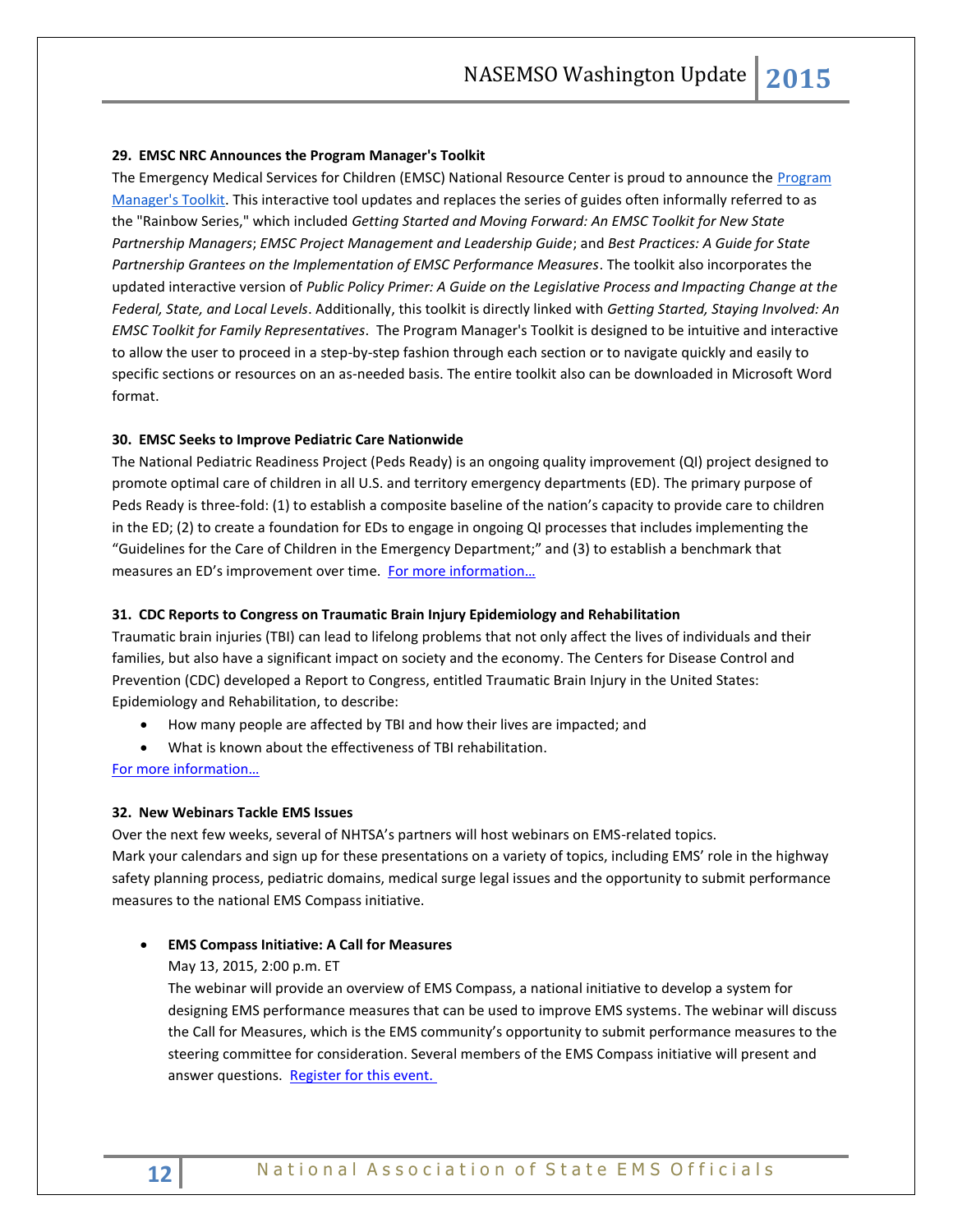- **Involving EMS in the Strategic Highway Safety Plan (SHSP) Process** Webinar I: May 13, 2014, 1:00-2:30 p.m. ET Webinar II: May 18, 2015, 1:00-2:30 p.m. ET EMS is one of the critical E's in the Strategic Highway Safety Plan (SHSP) process. To commemorate EMS week, the Federal Highway Administration Office of Safety will offer a webinar series on the contribution of EMS to the SHSP process. No registration is required. To participate, simply sign in as a Guest. Webinar Room: https://connectdot.connectsolutions.com/shspwebinar/ Conference Line: 877-336-1839 Code: 8010907 (followed by #)
- **Essential Pediatric Domains and Considerations for Hospital Disaster Preparedness: Where Do We Begin** May 18, 2015, 12:00-1:00 p.m. ET Hosted by the EMS for Children program, this educational event is an in-depth discussion about the Checklist of Essential Pediatric Domains and Considerations for Every Hospital's Disaster Preparedness Policies and how hospital leadership can use this tool to incorporate pediatric considerations into existing

hospital disaster policies. [Register for this event.](https://hrsacqpub.connectsolutions.com/content/connect/c1/7/en/events/event/shared/default_template_simple/event_registration.html?sco-id=64435960&_charset_=utf-8)

**Emergency Medical Services and Medical Surge: Essential Legal Issues**

May 20, 2015, 2:00-3:30 p.m. ET

To facilitate the sharing of key research and analysis on the legal issues impacting EMS providers during medical surge or public health emergencies, a 90-minute webinar will be hosted by Oak Ridge Associated Universities in collaboration with the Centers for Disease Control and Prevention. [Register for this event.](https://attendee.gotowebinar.com/register/4524116880042034434)

# **33. DHS S&T Releases Safety Resources For Ambulances**

The Department of Homeland Security (DHS) Science and Technology Directorate (S&T) has announced the release of two ambulance safety resources for emergency medical services (EMS) leaders, professionals and organizations nationwide. The documents aim to reduce the injury and fatality rate of EMS personnel. According to data from the National Highway Traffic Safety Administration (NHTSA), the fatality rate of EMS professionals is three times greater than the average in any other occupation. The first of the two resources released, the *[Ambulance Patient](http://www.firstresponder.gov/TechnologyDocuments/Ambulance%20Patient%20Compartment%20Human%20Factors%20Design%20Guidebook.pdf)  [Compartment Human Factors Design Guidebook,](http://www.firstresponder.gov/TechnologyDocuments/Ambulance%20Patient%20Compartment%20Human%20Factors%20Design%20Guidebook.pdf)* recommends improved physical design standards. The second resource, the *[Research Study of Ambulance Operations and Best Practice Considerations for Emergency Medical](http://www.firstresponder.gov/TechnologyDocuments/Ambulance%20Driver%20%28Operator%29%20Best%20Practices%20Report.pdf)  [Services Personnel,](http://www.firstresponder.gov/TechnologyDocuments/Ambulance%20Driver%20%28Operator%29%20Best%20Practices%20Report.pdf)* addresses operational procedures and practices while operating an ambulance. To develop design guidelines, S&T coordinated with the National Institute for Occupational Safety and Health (NIOSH) and the National Institute of Standards and Technology (NIST) to observe EMS professionals in the back of ambulances, specifically looking at the ergonomics of the patient compartment. They worked with EMS providers to determine the safest position for the caregiver and the patient. Additionally, the multi-agency team looked at the safety of the individual aspects of the vehicle in the event of a crash, and developed recommendations for EMS provider and patient restraints, cots and equipment mountings.

# **34. FDA Announces Guidelines for Reprocessing Medical Devices in Health Care Settings**

The Food and Drug Administration (FDA) announced new actions to enhance the safety of reusable medical devices and address the possible spread of infectious agents between uses. The new recommendations are outlined in a final industry guidance aimed at helping device manufacturers develop safer reusable devices, especially those devices that pose a greater risk of infection. Medical devices intended for repeated use are commonplace in health care settings. They are typically made of durable substances that can withstand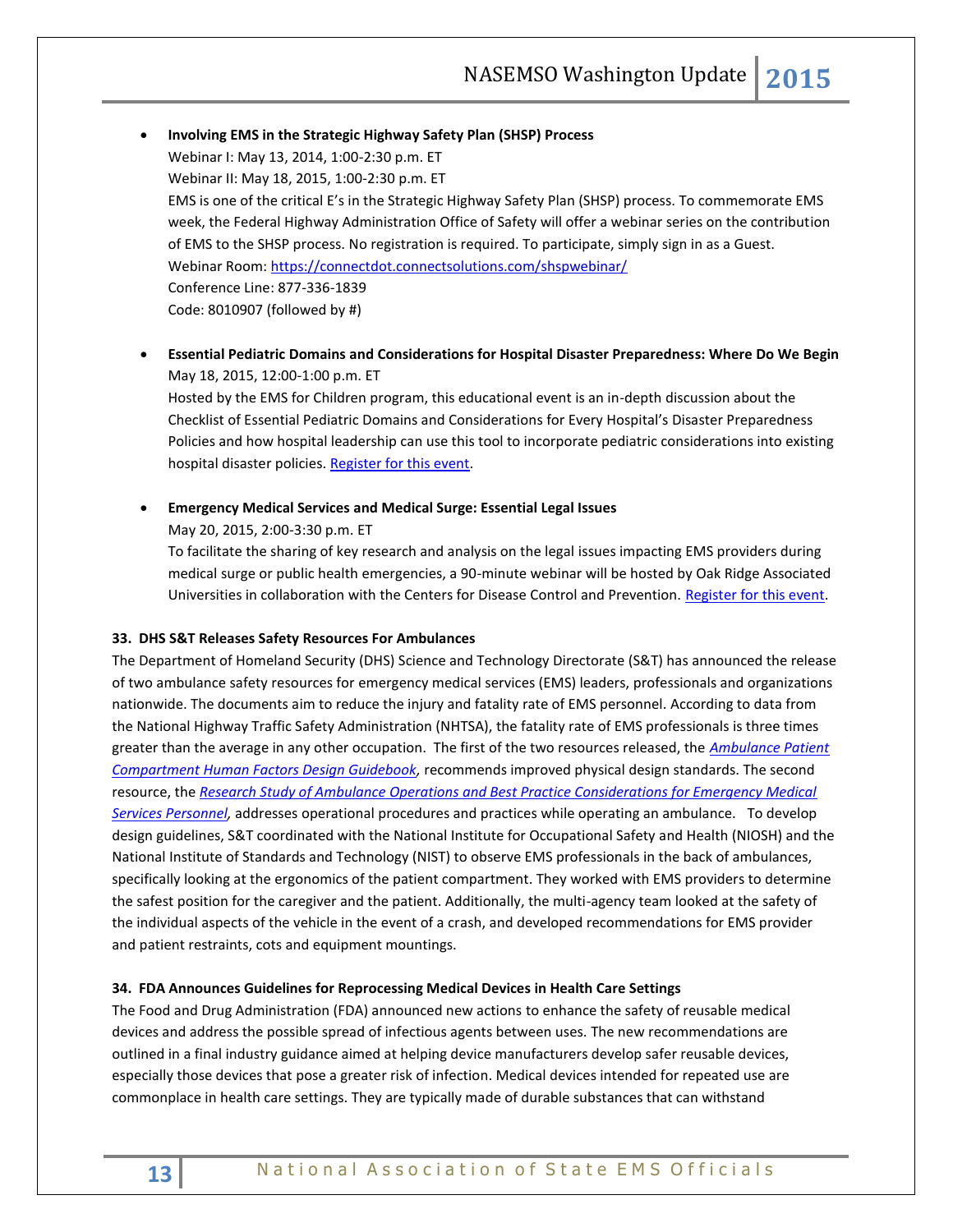reprocessing, a multi-step process designed to remove soil and contaminants by cleaning and to inactivate microorganisms by disinfection or sterilization. While the majority of reusable devices are successfully reprocessed in health care settings, the complex design of some devices makes it harder to remove contaminants. FDA's guidance document, titled "[Reprocessing Medical Devices in Health Care Settings: Validation Methods](http://www.fda.gov/downloads/MedicalDevices/DeviceRegulationandGuidance/GuidanceDocuments/UCM253010.pdf) and [Labeling](http://www.fda.gov/downloads/MedicalDevices/DeviceRegulationandGuidance/GuidanceDocuments/UCM253010.pdf) " includes recommendations medical device manufacturers should follow pre-market and post-market for the safe and effective use of reprocessed devices. A device manufacturer's reprocessing instructions are critical to protect patients against the spread of infections. As part of its regulatory review for reusable medical devices, the FDA reviews the manufacturer's reprocessing instructions to determine whether they are appropriate and able to be understood and followed by end users. The guidance lists six criteria that should be addressed in the instructions for use with every reusable device to ensure users understand and correctly follow the reprocessing instructions.

#### **35. Impaired Driving Focus Shifts from Alcohol to Drugs**

The National Highway Transportation Safety Administration (NHTSA) recently released two new studies to look at how the campaigns against drunk driving has fared. The results show drinking and driving is falling while drugged driving is on the rise. The [Roadside Survey of Alcohol and Drug Use by Drivers](http://www.nhtsa.gov/staticfiles/communications/pdf/RoadsideSurvey-FactSheet_020615.pdf) found 1.5 percent of weekend drivers had blood alcohol concentrations above the legal limit of .08, and 8.3 percent had "measurable" amounts in their systems. That first number is down 80 percent since 1973, and the second is down 77 percent in the same time period, a very significant decrease. The same study found the proportion of nighttime weekend drivers with illegal, prescription, or over-the-counter drugs in their system was 20 percent, an increase from 16.3 percent in 2007. The 2007 study was the first time drugs were included in the testing. A [second study](http://www.nhtsa.gov/staticfiles/communications/pdf/CrashRiskStudy-FactSheet_020615.pdf) found drivers under the influence of marijuana were about 25 percent more likely to be in a crash.

#### **36. FDA Establishes Public Docket on Drug Compounding**

The Food and Drug Administration (FDA) has established a public docket to receive information, recommendations and comments on matters related to the Agency's regulation of compounding of human drug products under sections 503A and 503B of the Federal Food, Drug, and Cosmetic Act (FD&C Act). Section 503A of the FD&C Act describes the conditions that must be satisfied for human drug products compounded by a licensed pharmacist or licensed physician to be exempt from certain sections of the FD&C Act. On Nov. 27, 2013, President Obama signed the Drug Quality and Security Act (DQSA), which contains important provisions relating to the oversight of human drug compounding. The new law clarifies that section 503A of the FD&C Act applies nationwide. In addition, the DQSA adds a new section, 503B, to the FD&C Act that creates a new category of "outsourcing facilities." This docket is intended for general comments related to human drug compounding that are not specific to documents or issues that are the subject of other dockets. Comments may be submitted to this docket at any time. For more [information…](http://www.fda.gov/Drugs/GuidanceComplianceRegulatoryInformation/PharmacyCompounding/ucm435070.htm)

In related news, FDA issued five [draft guidance documents](http://www.fda.gov/NewsEvents/Newsroom/PressAnnouncements/ucm434270.htm) related to drug compounding and repackaging that will help entities comply with important public health provisions; guidance will be applicable to pharmacies, federal facilities, outsourcing facilities and physicians and comes as an outcrop of the Drug Quality and Security Act (DQSA), enacted by Congress in November 2013, in response to a deadly fungal meningitis outbreak that was linked to contaminated sterile compounded drug products. Specifically, the documents include potential direction on outsourcing facility registration, outsourcing facility adverse event reporting, drug repackaging, mixing, diluting and repackaging biological products, and a draft Memorandum of Understanding (MOU) with the states. The draft guidance documents are available for public comment until May 14, while draft comment for the draft MOU is open until June 13.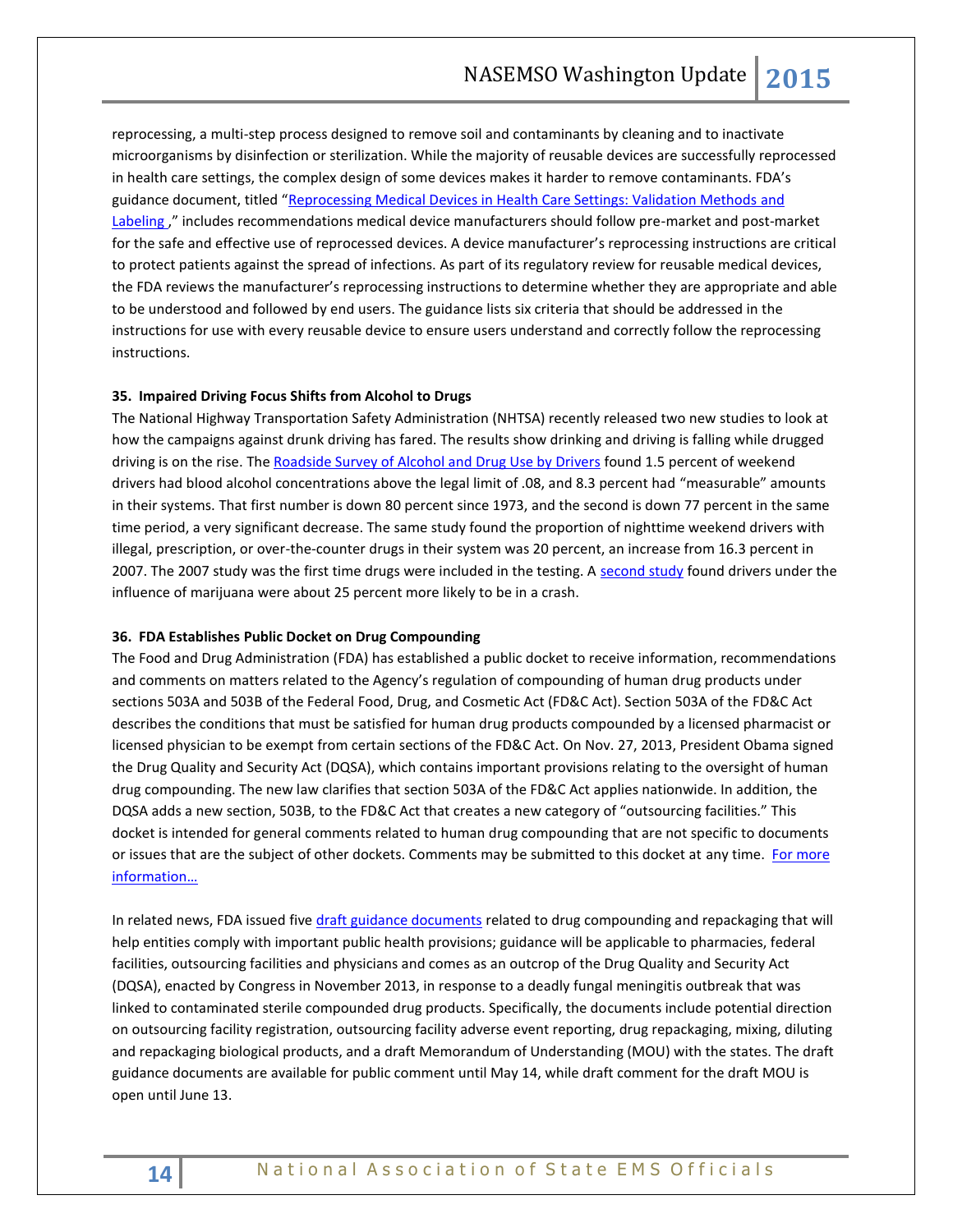#### **37. FDA Announces Voluntary Recall of Select Lots of IV Solutions**

Baxter International Inc. recently announced it is voluntarily recalling select lots of intravenous (IV) solutions to the hospital/user level due to the potential presence of particulate matter. Intravenous administration of a solution containing sterile particulate matter may lead to adverse health consequences. The extent and severity of harm depends on the size, number, and composition of the foreign material, and patient's underlying medical condition. In the absence of in-line filtration, these particles may cause: local vein irritation, inflammatory reaction, aggravation of preexisting infections, allergic reactions, and systemic embolization. In high-risk patients this may lead to serious adverse health consequences. While Baxter manufacturing personnel were performing routine maintenance, particulate matter was detected and identified as material from a solution transmission system pump. There have been no adverse events or product complaints associated with this issue reported to Baxter. [For more information…](http://www.fda.gov/Safety/Recalls/ucm442074.htm)

#### **38. FDA Issues Proposed Rule on OTC Hand Sanitizers**

The Food and Drug Administration (FDA) has issued a proposed rule to amend the 1994 tentative final monograph or proposed rule (the 1994 TFM) for over-the-counter (OTC) antiseptic drug products. In this proposed rule, FDA proposes to establish conditions under which OTC antiseptic products intended for use by health care professionals in a hospital setting or other health care situations outside the hospital are generally recognized as safe and effective. In the 1994 TFM, certain antiseptic active ingredients were proposed as being generally recognized as safe for use in health care settings based on safety data evaluated by FDA as part of its ongoing review of OTC antiseptic drug products. However, in light of more recent scientific developments, FDA now proposes that additional safety data are necessary to support the safety of antiseptic active ingredients for these uses. FDA also proposes that all health care antiseptic active ingredients have in vitro data characterizing the ingredient's antimicrobial properties and in vivo clinical simulation studies showing that specified log reductions in the amount of certain bacteria are achieved using the ingredient. For more information...

#### **39. FDA Panel Evaluates New Aneurysm Treatment Devices**

The Neurological Devices Panel of the U.S. Food and Drug Administration met on April 17, 2015 to evaluate the clinical evidence for new devices designed to treat unruptured brain aneurysms. This is a growing clinical approach thought to be safer than previous methods for treating large aneurysms. The treatment uses flow-diversion devices, introduced in 2011. A tiny catheter is threaded through the aneurysm's parent blood vessel, moving past the aneurysm without having to enter its sac. The flow-diversion device is then deployed across the neck of the aneurysm to reduce blood flow to it. This method makes it unnecessary to go into the aneurysm, which risks its rupture. Previous treatments included surgery or "coiling," which involve the use of a stent. For more [information…](http://www.fda.gov/AdvisoryCommittees/CommitteesMeetingMaterials/MedicalDevices/MedicalDevicesAdvisoryCommittee/NeurologicalDevicesPanel/ucm440392.htm)

## **40. USFA, IAFC Release Report on Safety Culture Change**

Despite improvements in personal protective equipment, apparatus safety devices, training, emphasis on health and wellness, and decreases in the number of fires, the rate of on-duty firefighter death and injury has remained relatively unchanged in the past four decades. A new report from the US Fire Administration (USFA) looks at fire and emergency service cultural aspects that contribute to occupational illnesses, injuries and fatalities. It provides a basic understanding of the fire and emergency service culture, identifies individual and organizational behaviors that positively and negatively impact health and safety, and highlights focus areas for change by raising awareness about unsafe practices. Download the National Safety Culture Change Initiative report from the U.S. Fire Administration's website. For more information...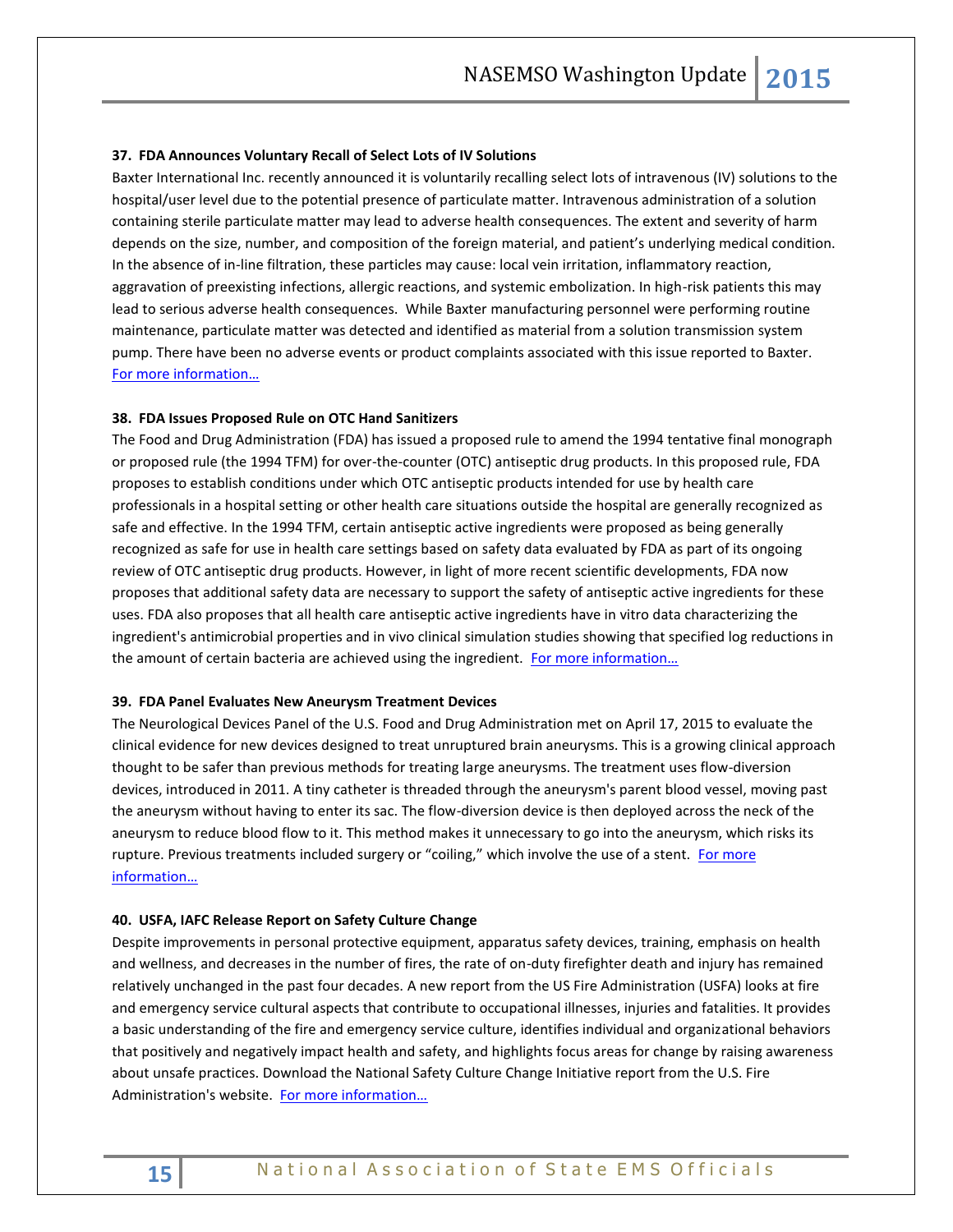#### **41. New NIOSH Report Recommends All Workplaces Be Tobacco Free (Including ENDS)**

A new report from the National Institute for Occupational Safety and Health (NIOSH) recommends that all workplaces become tobacco-free and that employers make tobacco cessation programs available to workers. These latest recommendations, which also encompass the use of Electronic Nicotine Delivery Systems (ENDS)—or e-cigarettes—are aimed at protecting workers from the occupational hazards of tobacco and the effects of secondhand exposure to tobacco smoke and emissions from e-cigarettes. NIOSH's recommendations, which were issued in a technical document called a Current Intelligence Bulletin (CIB), build upon previous recommendations regarding tobacco use in the workplace and incorporate public review and comment on an earlier draft document. The report is aimed at preventing occupational injury and illness related to tobacco use, while also improving the general health and well-being of workers. *Current Intelligence Bulletin 67: Promoting Health and Preventing Disease and Injury Through Workplace Tobacco Policies* is available a[t http://www.cdc.gov/niosh/docs/2015-113/.](http://www.cdc.gov/niosh/docs/2015-113/)

#### **42. ECMO Catheters Recalled for Potential for Separation of Tube from Hub**

OriGen Biomedical has initiated a nationwide recall for one lot (lot N18549, expiration 09/2018) of 51 VV13F Reinforced Dual Lumen ECMO Catheters. These VV13F Reinforced Dual Lumen ECMO Catheters have been found to have the potential for a separation of the clear extension tube from the hub in which it is inserted, which potentially could result in required intervention to prevent permanent impairment/damage. OriGen Biomedical is aware of one product failure and has received a complaint associated with the problem. For more information...

#### **43. FDA Offers Guidance on Using Data from International Studies**

The Food and Drug Administration (FDA or Agency) is announcing the availability of the draft guidance entitled "Acceptance of Medical Device Clinical Data from Studies Conducted Outside the United States; Draft Guidance for Industry and Food and Drug Administration Staff." This draft guidance articulates FDA's current policy of accepting scientifically valid clinical data obtained from foreign clinical studies in support of premarket submissions for devices. The guidance describes special considerations that apply when using such data, including applicability to populations within the United States and study design issues and provides recommendations to assist sponsors in ensuring their data are adequate under applicable FDA standards to support approval or clearance of the device in the United States. This guidance is not intended to announce new policy, but to describe FDA's existing approach to this topic. This draft guidance is not final nor is it in effect at this time. For more information...

#### **44. GAO Considers Use of Electronically Readable Medicare Cards**

Proposals have been put forward to replace the current paper Medicare cards, which display beneficiaries' Social Security numbers, with electronically readable cards, and to issue electronically readable cards to providers as well. Electronically readable cards include cards with magnetic stripes and bar codes and "smart" cards that can process data. Proponents of such cards suggest that their use would bring a number of benefits to the program and Medicare providers, including reducing fraud through the authentication of beneficiary and provider identity at the point of care, furthering electronic health information exchange, and improving provider record keeping and reimbursement processes. The Government Accountability Office (GAO) has published *"Medicare Potential Uses of Electronically Readable Cards for Beneficiaries and Providers"*, GAO -15-319. [For more information…](http://www.gao.gov/assets/670/669228.pdf)

#### **45. New AHRQ YouTube Channel Features Patient Safety Videos**

A new Patient Safety Channel from AHRQ on YouTube features videos of evidence-based training programs used by U.S. hospitals to improve care quality through effective communications and teamwork. The new channel includes nearly 50 videos that describe key elements of the Comprehensive Unit-based Safety Toolkit (CUSP), a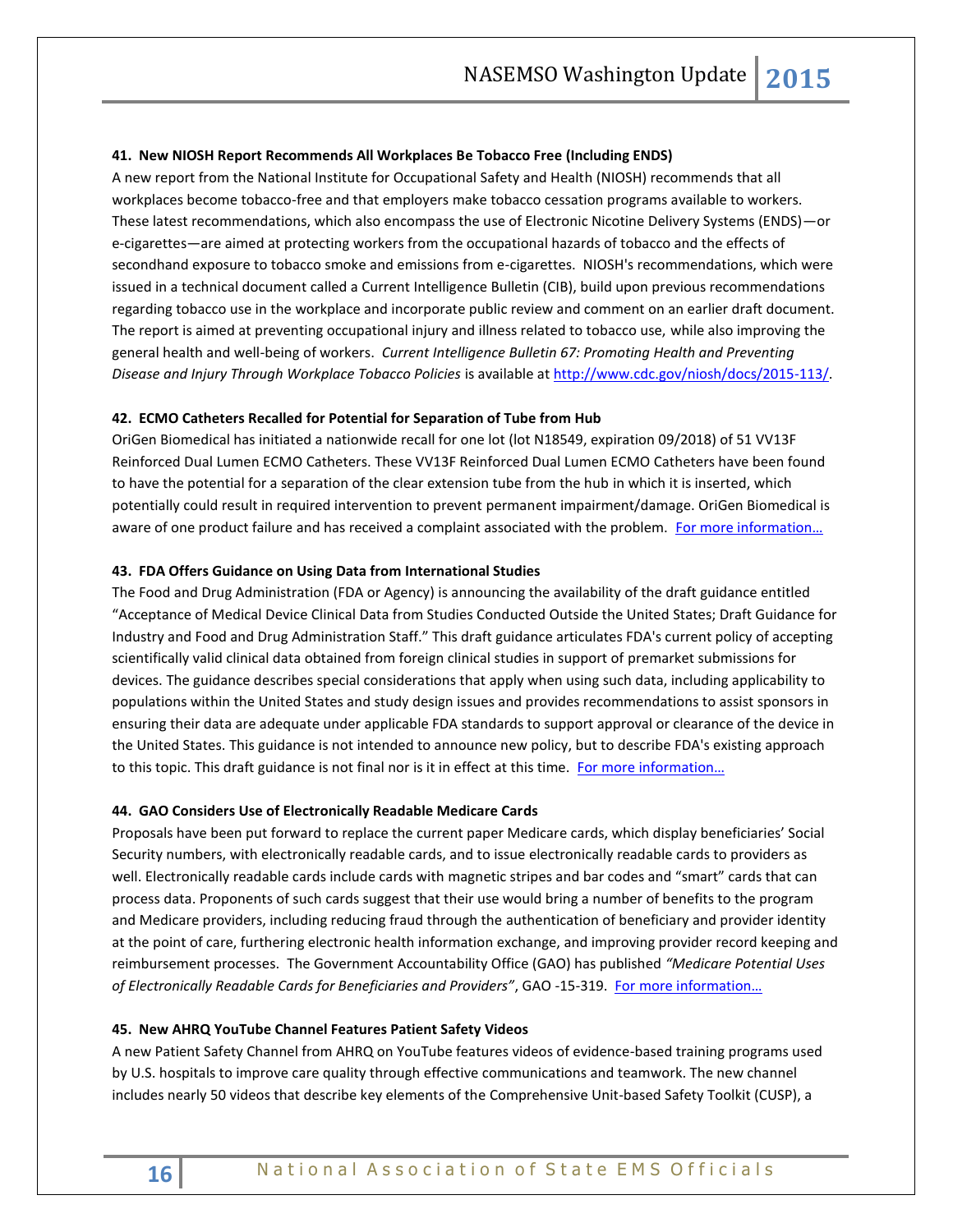patient safety protocol used successfully by hospital intensive care units to reduce potentially deadly healthcareacquired infections. The Patient Safety Channel also includes more than 50 videos on TeamSTEPPS®, a patient safety protocol developed by AHRQ and the Department of Defense that lowers the risk of adverse events through better communications and teamwork skills. Both training programs can be customized to the individual training needs of hospitals, hospital units, and clinicians. For more information...

# **46. CDC Making Progress on Winnable Battles**

CDC has published CDC Winnable Battles 2010-2015, Progress Report 2014. The report tracks progress in seven public health areas: Tobacco, Nutrition/Physical Activity/Obesity, Food Safety, Healthcare-Associated Infections, Motor Vehicle Injuries, Teen Pregnancy, and HIV in the U.S. Data from the report indicate that some 2015 winnable battle targets have already been exceeded, including a 12 percent decrease in the percent of youth who smoke cigarettes and a 20 percent decrease in teen birth rates. Other measures on track for meeting their 2015 target include decreasing tobacco use in adults, reducing healthcare-associated infections and motor vehicle fatalities, and increasing the percentage of people living with HIV who know their status. For more information...

# **47. Did You Miss the Launch of Suicide Safe?**

Recordings of the Suicide Safe launch event are now available.

In March, SAMHSA released its latest free mobile app, Suicide Safe, during a national press conference. Experts in suicide prevention joined together to unveil this new learning tool for health care providers and to celebrate the National Suicide Prevention Lifeline's 10th anniversary. Following the press conference, SAMHSA hosted a live Suicide Safe demonstration and discussed SAMHSA's latest advancements in suicide prevention.

- [Watch the Suicide Safe Demonstration.](http://links.govdelivery.com/track?type=click&enid=ZWFzPTEmbWFpbGluZ2lkPTIwMTUwNDIzLjQ0Mzk2MDkxJm1lc3NhZ2VpZD1NREItUFJELUJVTC0yMDE1MDQyMy40NDM5NjA5MSZkYXRhYmFzZWlkPTEwMDEmc2VyaWFsPTE3MTE2MjcxJmVtYWlsaWQ9cm9iaW5zb25AbmFzZW1zby5vcmcmdXNlcmlkPXJvYmluc29uQG5hc2Vtc28ub3JnJmZsPSZleHRyYT1NdWx0aXZhcmlhdGVJZD0mJiY=&&&103&&&https://www.youtube.com/watch?v=6tFENHNpRas&feature=youtu.be)
- [Watch the Press Conference.](http://links.govdelivery.com/track?type=click&enid=ZWFzPTEmbWFpbGluZ2lkPTIwMTUwNDIzLjQ0Mzk2MDkxJm1lc3NhZ2VpZD1NREItUFJELUJVTC0yMDE1MDQyMy40NDM5NjA5MSZkYXRhYmFzZWlkPTEwMDEmc2VyaWFsPTE3MTE2MjcxJmVtYWlsaWQ9cm9iaW5zb25AbmFzZW1zby5vcmcmdXNlcmlkPXJvYmluc29uQG5hc2Vtc28ub3JnJmZsPSZleHRyYT1NdWx0aXZhcmlhdGVJZD0mJiY=&&&104&&&https://www.youtube.com/watch?v=FLNbgOqVB70&feature=youtu.be)

Suicide Safe is designed to help primary care and behavioral health providers integrate suicide prevention strategies into their practice and address suicide risk among patients. [Learn More About Suicide Safe](http://links.govdelivery.com/track?type=click&enid=ZWFzPTEmbWFpbGluZ2lkPTIwMTUwNDIzLjQ0Mzk2MDkxJm1lc3NhZ2VpZD1NREItUFJELUJVTC0yMDE1MDQyMy40NDM5NjA5MSZkYXRhYmFzZWlkPTEwMDEmc2VyaWFsPTE3MTE2MjcxJmVtYWlsaWQ9cm9iaW5zb25AbmFzZW1zby5vcmcmdXNlcmlkPXJvYmluc29uQG5hc2Vtc28ub3JnJmZsPSZleHRyYT1NdWx0aXZhcmlhdGVJZD0mJiY=&&&105&&&http://store.samhsa.gov/apps/suicidesafe/?WT.mc_id=EB_20150422_SuicideSafe)

#### **48. CDC Reports on Occupational Traumatic Injuries Among Workers in Health Care Facilities**

In 2013, one in five reported nonfatal occupational injuries occurred among workers in the health care and social assistance industry, the highest number of such injuries reported for all private industries. In 2011, U.S. health care personnel experienced seven times the national rate of musculoskeletal disorders compared with all other private sector workers. To reduce the number of preventable injuries among health care personnel, CDC's National Institute for Occupational Safety and Health (NIOSH), with collaborating partners, created the Occupational Health Safety Network (OHSN) to collect detailed injury data to help target prevention efforts. OHSN, a free, voluntary surveillance system for health care facilities, enables prompt and secure tracking of occupational injuries by type, occupation, location, and risk factors. This report describes OHSN and reports on current findings for three types of injuries. A total of 112 U.S. facilities reported 10,680 OSHA-recordable patient handling and movement (4,674 injuries); slips, trips, and falls (3,972 injuries); and workplace violence (2,034 injuries) injuries occurring from January 1, 2012–September 30, 2014. Incidence rates for patient handling; slips, trips, and falls; and workplace violence were 11.3, 9.6, and 4.9 incidents per 10,000 worker-months, respectively. Nurse assistants and nurses had the highest injury rates of all occupations examined. Focused interventions could mitigate some injuries. Data analyzed through OHSN identify where resources, such as lifting equipment and training, can be directed to potentially reduce patient handling injuries. Using OHSN can guide institutional and national interventions to protect health care personnel from common, disabling, preventable injuries. For more information...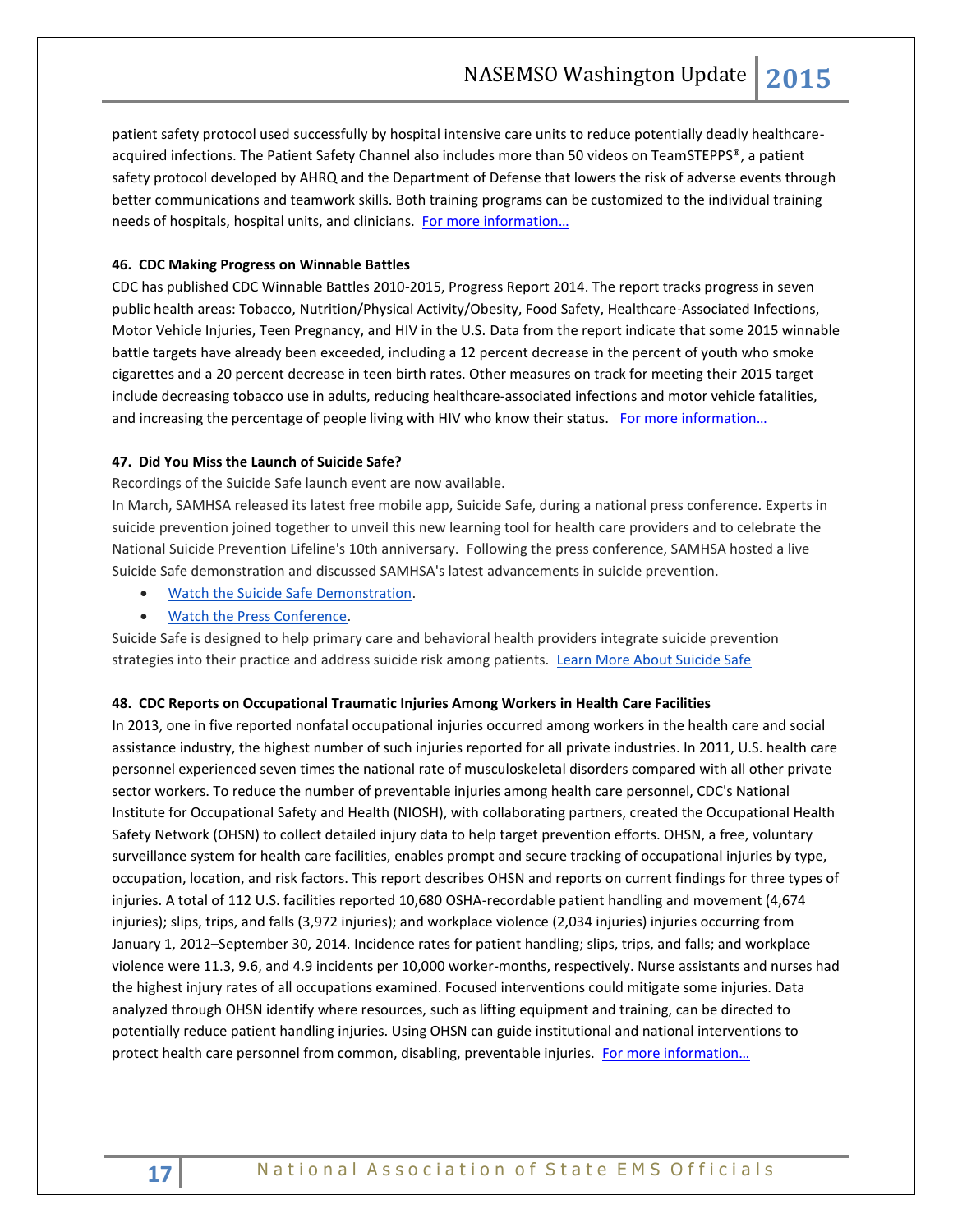#### **49. Institute of Medicine to Become National Academy of Medicine**

At the 152nd annual meeting, the membership of the National Academy of Sciences voted to change the name of the Institute of Medicine to the National Academy of Medicine. The newly named National Academy of Medicine will continue to be an honorific society and will inherit the more than 1,900 current elected members and foreign associates of the IOM. The National Academy of Medicine will join the National Academy of Sciences and the National Academy of Engineering in advising the nation on matters of science, technology, and health. Read the [press release…](http://www.iom.edu/Global/News%20Announcements/IOM-to-become-NAM-Press-Release.aspx)

#### **50. NREMT Introduces New Paramedic Psychomotor Competency Portfolio Exam**

Following pilot projects in several states, the National Registry of Emergency Medical Technicians (NREMT) has revised the design for paramedic testing. The NREMT developed a portfolio of vital skills that each paramedic student must master in order to qualify for the National Registry Paramedic Certification examination. Each student's portfolio is tracked by the program throughout the formative and summative phases of education in the classroom, laboratory, clinical, and field internship settings. The completed portfolio becomes a part of the student's permanent educational file and is a prerequisite to seeking National Registry Paramedic Certification. The six (6) skills that will comprise the National Registry Paramedic Psychomotor examination effective August 1, 2016, are as follows:

- 1. Patient Assessment Trauma
- 2. Oral Station Case A
- 3. Oral Station Case B
- 4. Dynamic Cardiology
- 5. Static Cardiology
- 6. Out-of-hospital Scenario

Please visit this link [\(http://tinyurl.com/NREMT-PPCP\)](http://tinyurl.com/NREMT-PPCP) for documents and essays used during the laboratory, clinical, and capstone phases of a student's education. Students and educational programs are welcome to use these documents for non-commercial purposes of educational or scientific advancement. The NREMT will provide a webinar on the PPCP format- Tuesday, May 19<sup>th</sup> 12 PM ET. Register for the PPCP webinar [here.](https://attendee.gotowebinar.com/register/1073739440741154306) In related news, the NREMT announced its plan for its recertification model, the National Continued Competency Program (NCCP) in it[s Spring newsletter.](http://www.nremt.org/nremt/downloads/2015%20Spring%20Newsletter%20Word.pdf) Constructed using methodology similar to that of the American Board of Medical Specialty requirements, the new NCCP model streamlines the recertification process into three strategic categories of continuing education: National, Local, and Individual. Overall, the total number of CE hours has been reduced. The changes allow a platform for evidenced-based medicine to reach EMS professionals all over the country, give state and local agencies the freedom to dictate a portion of the recertification requirements and provide a foundation for the EMS professional to embrace life-long learning through self-assessment. The NREMT will provide a webinar on the NCCP format on Tuesday, June 16<sup>th</sup> 12 PM ET. Register for the NCCP webinar here.

#### **51. Simulation Use in Paramedic Education Research (SUPER): A Descriptive Study**

A research study was conducted by a subcommittee of the National Association of EMS Educators' Research Committee, composed of members with expertise in EMS education and healthcare simulation. The group conducted a cross-sectional census survey of 638 Paramedic programs that were either accredited by the Commission on Accreditation of Allied Health Education Programs (CAAHEP) or holding a Letter of Review by the CoAEMSP. The purpose of this research was to characterize the use of simulation in initial Paramedic education programs in order to assist stakeholders' efforts to target educational initiatives and resources. This group sought to provide a snapshot of what simulation resources programs have or have access to and how they are used;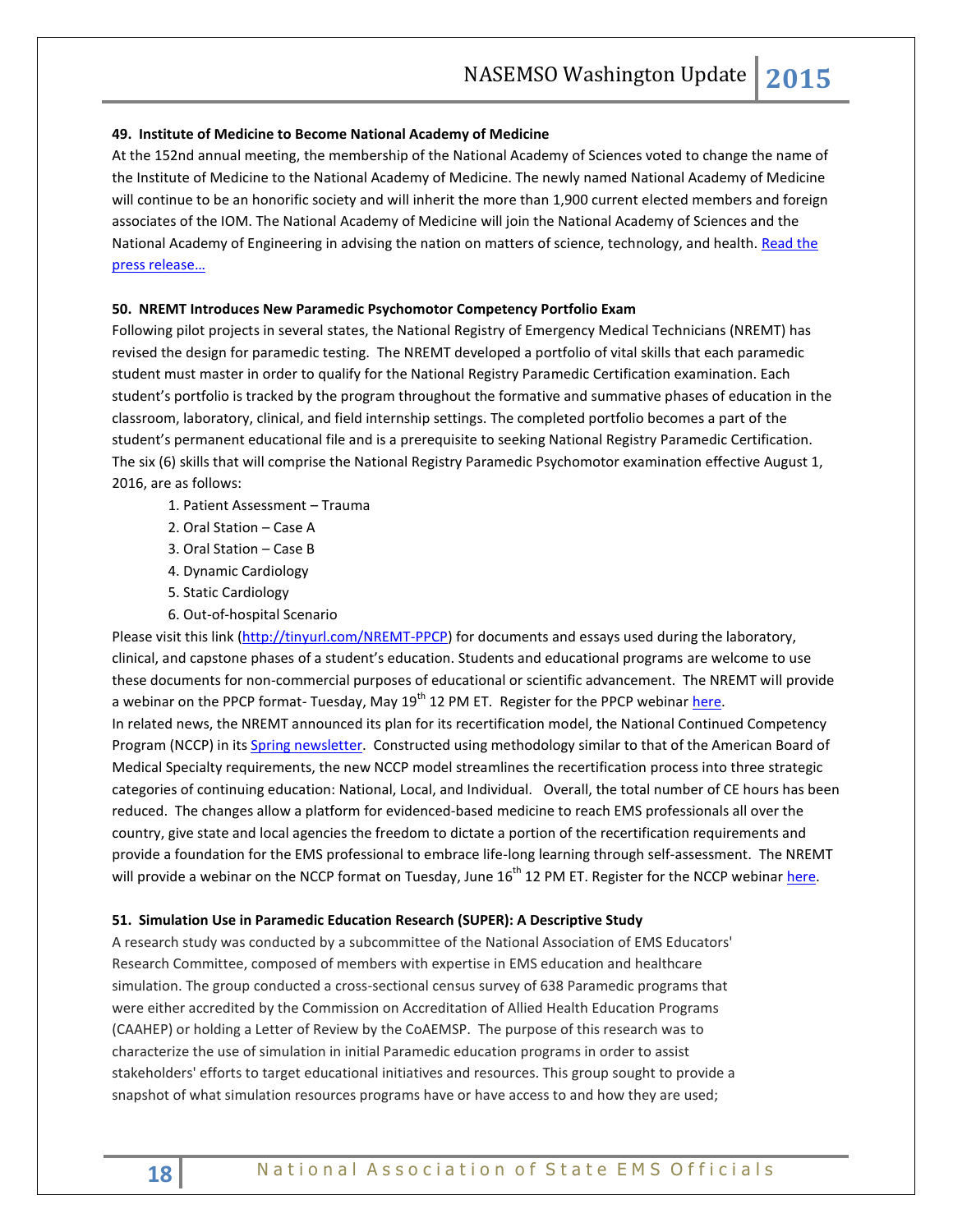faculty perceptions about simulation; whether program characteristics, resources, or faculty training influence simulation use; and if simulation resources are uniform for patients of all ages. Learn more about the findings of the descriptive study [here.](http://files.ctctcdn.com/e56edc5d001/7caf2693-cfa1-432d-b144-b6a3eec3fe82.pdf)

## **52. Rescue Workers Use Apps to Help Save Lives**

When 911 dispatchers get a call that someone has collapsed and stopped breathing, they quickly notify first responders. In hundreds of communities across the U.S., they now also send out a smartphone app alert summoning citizens trained in CPR. If those Good Samaritans arrive at the scene first, they can start resuscitation efforts until the professionals get there. The mobile app is called [PulsePoint,](http://www.pulsepoint.org/download/) and it was devised to aid victims who have suffered cardiac arrest. It's one of a number of apps that rescue workers, hospital staffers and patients themselves are using to try and improve responses to health emergencies and help save lives. A software developer in Falls Church, Virginia, for example, created the fre[e 911HelpSMS](https://www.911helpsms.com/) app, which informs a user of where he is located before he calls 911 in a medical emergency. It also instantly texts multiple family members and gives them the person's GPS location. Another free app calle[d EMNet finderER](http://www.emnet-usa.org/Community/finder.htm) was developed Massachusetts General Hospital. It allows users, including sick people, EMTs, doctors and caregivers, to quickly locate the nearest hospital in an emergency, whether they're in a part of town they're not familiar with or they're on vacation. Unlike PulsePoint, most emergency health-related apps don't just target one type of medical crisis. The [ICEBlueButton](http://www.icebluebutton.com/) app, for example, lets users store information on their smartphone that can be used during any medical emergency. That can include their doctor's name, emergency contacts, allergies, medications and medical conditions. A barcode then is generated that can be accessed on the phone's lock screen and scanned and downloaded by emergency responders, using a scanner app. Another app, [Twiage,](http://www.twiagemed.com/) allows first responders to instantly and securely send patient information from the ambulance to the hospital, including photos, videos and EKG results. The information appears on a computer screen at the emergency room, along with the GPS-tagged estimated time of arrival.

#### **53. ICUs give life-saving treatment to many patients with 'do not resuscitate' orders**

Researchers from the University of Pennsylvania surveyed 141 intensive care units in hospitals across the country and found dramatic variation in how units treated patients who entered with requests for limited intervention. Some ICUs provided CPR to those patients in under 4 percent of cases. Others administered the lifesaving technique more than 90 percent of the time. For more information...

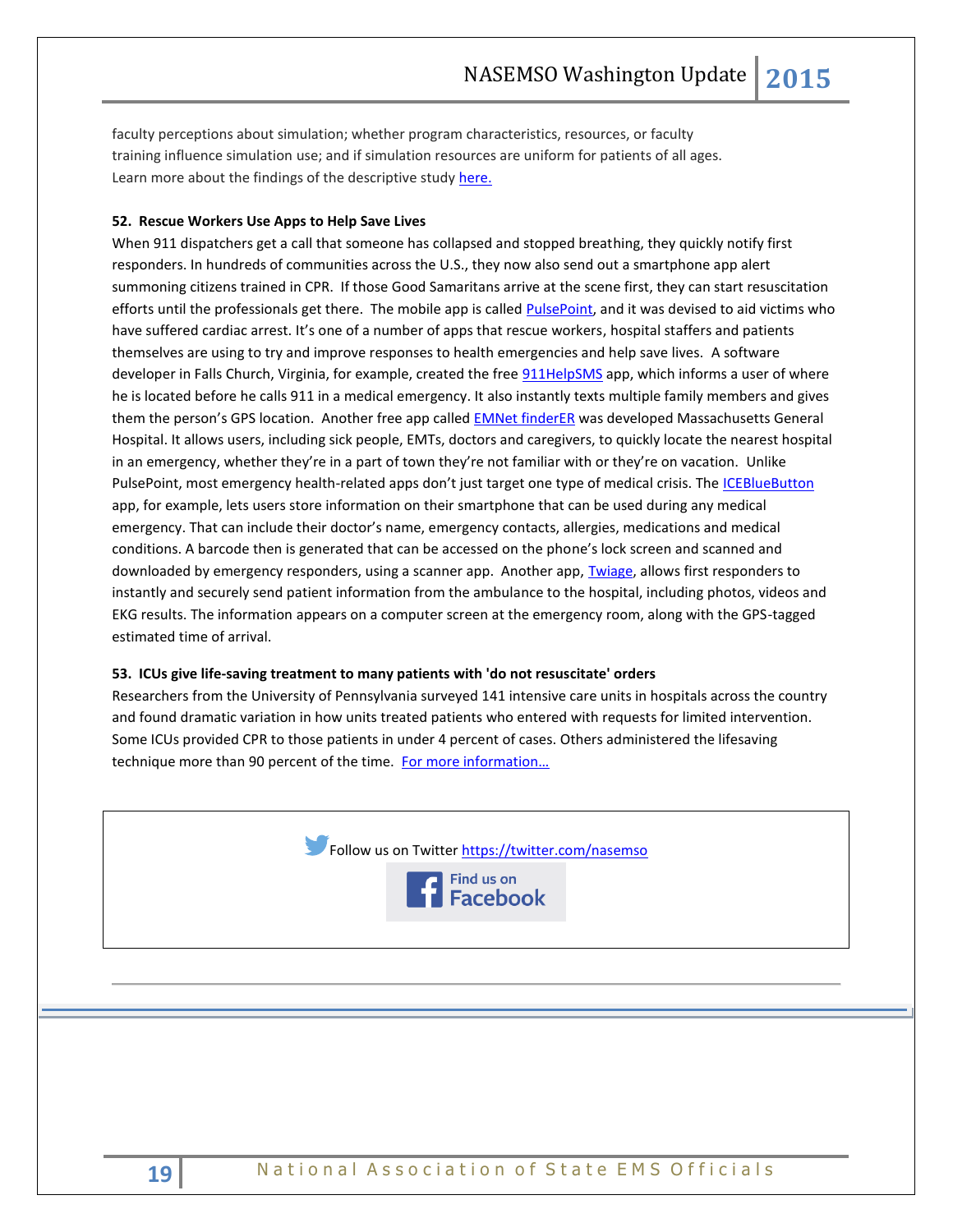#### **UPCOMING EVENTS**

#### **PLEASE NOTE: CALENDAR ITEMS ARE ALWAYS WELCOME!!! Send t[o robinson@nasemso.org](mailto:robinson@nasemso.org)**

#### **\*\*\*STATEWIDE EMS CONFERENCES\*\*\***

The 38<sup>th</sup> Annual Pennsylvania EMS Conference. September 10-12, 2015 in Lancaster, PA and September 25-26, 2015 in Altoona, PA. For more information...

\*21st Annual Pocono EMS Conference. October 14 - 16, 2015 EMS Conference. Venue Kalahari Resort and Convention Center – Pocono Mountains, PA. [For more information…](http://www.poconoemsconference.com/)

\*October 14 & 15, 2015 Emergency Preparedness Coalition Conference. Venue Kalahari Resort and Convention Center – Pocono Mountains, PA. [For more information…](http://www.poconoemsconference.com/)

#### **\*\*\*National Conferences and Special Meetings\*\*\***

# **NAEMSE Instructor Course Level 1**

Vancouver, WA: April 24 - 26, 2015

West Chester, PA: May 1-3, 2015

Greenville, SC: May 29-31, 2015

Cheyenne, WY: June 5-7, 2015

Nashville, TN: August 4-6, 2015

# **NAEMSE Instructor Course Level 2**

Macon, GA: May 15-16, 2015

Nashville, TN: August 4-5, 2015

## **CAAHEP Accreditation Update & Evaluating Student Competency Workshops**

Nashville, TN: August 4-5, 2015

**[For more information…](http://www.naemse.org/instructor-course/)**

[2015 Preparedness Summit:](http://r20.rs6.net/tn.jsp?f=001wzKW8mjjcnbesjq6-qmpJD19e-gq3Y5FOwmLWLTgNIHh6hCIiHqstFFMbeOwVwTNMuZX6CwfLJh1ec6r8FGt5MkZtgydlbkKvPVeaYNjBpYWW2JzpyHfusQltfbi8UCgcLGFDwwq0YW95dfGYVfynmKNiyRfz-lS_xckL2nnntfDjkKRdOYxfA==&c=K-4O5t1NK0pvyYYLP6KIFRGJQfUv3C2HcUe9uWpDHDHXSHf7SX---w==&ch=Yx938ZHswsHC8i2jMpUmQmj_h7fbCpC2dtXJjMCXJYGpD2EZ9Y-O6g==) Global Health Security: Preparing a Nation for Emerging Threats. April 14-17, 2015 in Atlanta, GA.

[NASEMSO Mid-Year Meeting.](http://www.nasemso.org/Meetings/MidYear/index.asp) April 19-22, 2015. San Antonio, TX.

Critical Care Transport Medicine Conference. April 20-22, 2015. Charlotte, NC. [For more information…](https://ampa.org/cctmc_2015)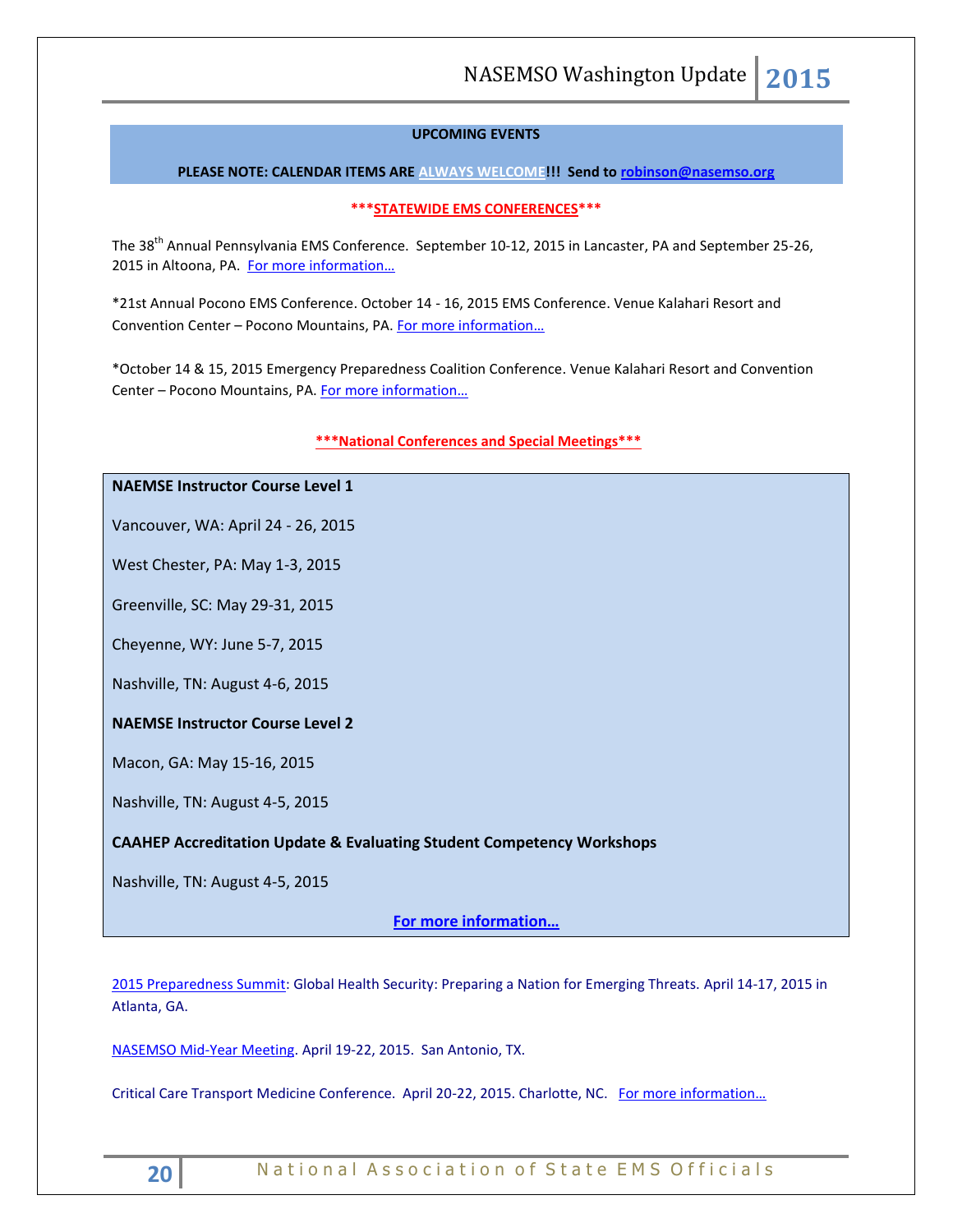[EMS On The Hill Day.](http://www.naemt.org/advocacy/emsonthehillday.aspx) Briefing on April 28, 2015; Hill visits on April 29, 2015. Washington, DC

National Rural EMS Leadership Conference. May 5-6, 2015. Cheyenne, WY. For more information...

**\*May is National Trauma Awareness Month!**

**\*EMS Week May 17-23, 2015**

**\*National Trauma Survivors Day is May 20, 2015**

**\*EMS for Children Day is May 20, 2015**

**\*National EMS Memorial Bike Ride**: Honor EMS personnel who have died and those who continue to serve the public everyday with long distance cycling events and by promoting healthy lifestyles. [muddyangels.com](http://www.muddyangels.com/)

East Coast Ride – May 16-23, 2015 Kentucky Ride – May 16-23, 2015 Colorado Ride – June 24-26, 2015 West Coast Ride – September 21-26, 2015



2015 National EMS Memorial Service. June 27, 2015. Pikes Peak Center. Colorado Springs, CO. [details](http://www.nemsms.org/) | [Press Release: National EMS Memorial Service Announces Names of 2015 Honorees](http://www.nasemso.org/Resources/Calendar/documents/NEMSMS-Announces-2015-Honorees.pdf) [Press Release: NEMSMS to Move National EMS Memorial Service to Virginia Starting in 2016](http://www.nasemso.org/Resources/Calendar/documents/NEMSMS-Press-Release-Transition-Announcement.pdf)

NAEMSE Annual Symposium. August 4-9, 2015. Nashville, TN.

[Pinnacle 2015.](http://pinnacle-ems.com/program/) August 3-7, 2015. Jacksonville, FL. Registration is now open!

[EMS World Expo.](http://emsworldexpo.com/) September 15-19, 2015. Las Vegas, NV.

[ENA Annual Meeting.](http://www.ena.org/education/conferences/2015/Pages/default.aspx) September 28-October 3, 2015. Orlando, FL.

\*2015 FARB Regulatory Law Seminar. Registration is now open for the 2015 FARB Regulatory Law Seminar (RLS) at the JW Marriott Cherry Creek in Denver, CO, on October 1-4, 2015. We encourage all who are interested to register as soon as possible. Go t[o www.farb.org](http://www.farb.org/) and click on the "Conferences" tab to register or, go directly to our 2015 RLS meeting page by **[clicking here](https://www.imis100us2.com/farb/SharedContent/Events/Event_Display.aspx?EventKey=663364e0-9c47-46dc-870f-52aa1ff1d45d&WebsiteKey=6d5eb519-6383-47f7-b4d0-addc7060cddf)**.

[NASEMSO Annual Meeting.](http://www.nasemso.org/Meetings/Annual/AnnualMeeting2015.asp) October 12-16, 2015. Louisville, KY.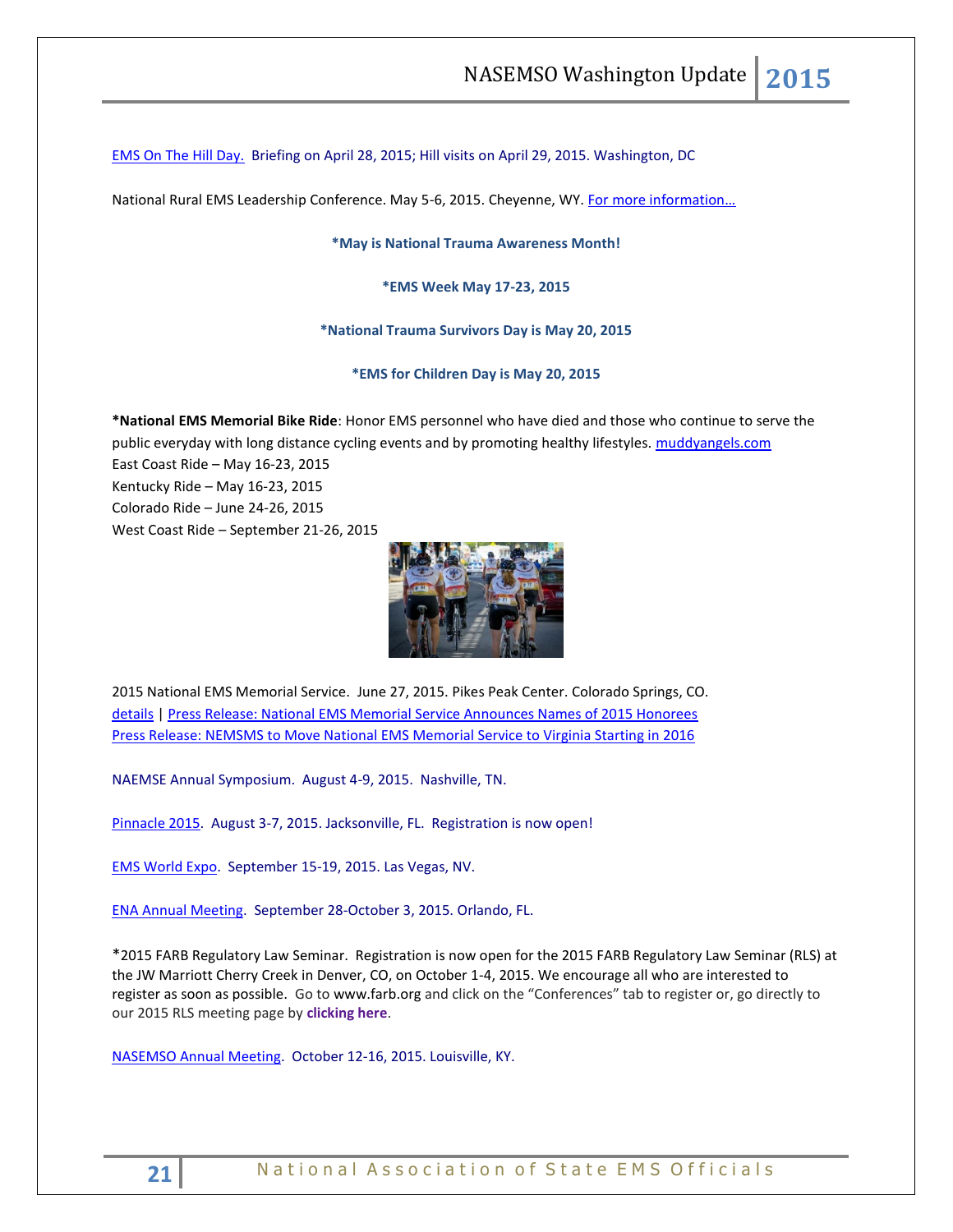[Air Medical Transport Conference](http://aams.org/events/2015-air-medical-transport-conference/) (AMTC), October 19-21, 2015, Long Beach Convention Center, Long Beach, California.

ACEP Scientific Assembly. October 26-29, 2015. Boston, MA.

IAEM Annual Conference and EMEX Expo. November 13-18, 2015 in Las Vegas, NV. Speaker abstracts are currently being accepted. To be selected, it is crucial that your submission be compelling in both the importance of the subject matter and also show your knowledge and experience of the subject. [You must follow all the submission](http://cts.vresp.com/c/?IAEM/46d16c294a/3733acafb6/1496faeb53) [requirements, outlined in the Speaker Guidance.](http://cts.vresp.com/c/?IAEM/46d16c294a/3733acafb6/1496faeb53) [Go here for more information](http://cts.vresp.com/c/?IAEM/46d16c294a/3733acafb6/9897cf8fb8/p=events/annual-conference) about the Annual Conference. The deadline for speaker submissions is February 20, 2015

See more EMS Events on NASEMSO's web site at <http://www.nasemso.org/Resources/Calendar/index.asp>

#### **NASEMSO Staff Contacts**

Elizabeth Armstrong, CAE, MAM / Executive VP (703) 538-1799 ext. 8 - [armstrong@nasemso.org](mailto:armstrong@nasemso.org)

Dia Gainor/Executive Director (703) 538-1799 ext. 7 Email: [Dia@nasemso.org](mailto:Dia@nasemso.org)

Sharon Kelly / Executive Assistant (703) 538-1799 ext. 2 - [kelly@nasemso.org](mailto:kelly@nasemso.org)

Kathy Robinson / Program Manager (703) 538-1799 ext. 1894 – [robinson@nasemso.org](mailto:robinson@nasemso.org)

Kevin McGinnis/Program Manager (571) 749-7217 - Email: [mcginnis@nasemso.org](mailto:mcginnis@nasemso.org) Leslee Stein-Spencer/Program Manager Email: [Stein-Spencer@nasemso.org](mailto:Stein-Spencer@nasemso.org)

Mary Hedges/Program Manager Email: [Hedges@nasemso.org](mailto:Hedges@nasemso.org)

Rachael Alter/Program Manager Email: [Alter@nasemso.org](mailto:Alter@nasemso.org) 

Peg Trimble/Program Manager Email: [trimble@nasemso.org](mailto:trimble@nasemso.org)

Nick Nudell/Program Manager Email: [nick@nasemso.org](mailto:nick@nasemso.org)

Karen Thompson / Web Site Content Manager (828) 693-5045 – Email: [thompson@nasemso.org](mailto:thompson@nasemso.org)

National Association of State EMS Officials 201 Park Washington Court Falls Church VA 22046 Phone: (703) 538-1799 Fax: (703) 241-5603 Website: [www.nasemso.org](http://www.nasemso.org/)